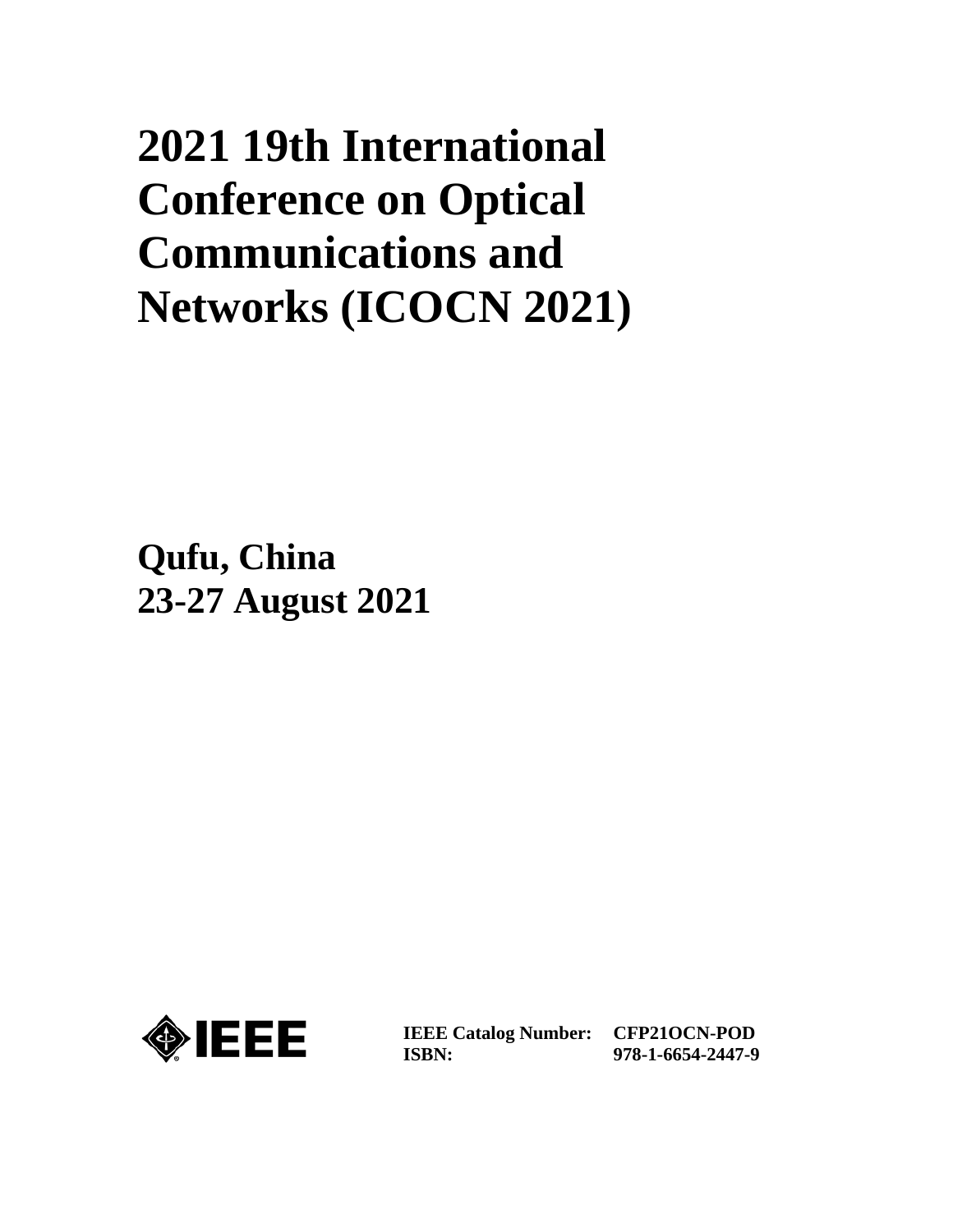### **Copyright © 2021 by the Institute of Electrical and Electronics Engineers, Inc. All Rights Reserved**

*Copyright and Reprint Permissions*: Abstracting is permitted with credit to the source. Libraries are permitted to photocopy beyond the limit of U.S. copyright law for private use of patrons those articles in this volume that carry a code at the bottom of the first page, provided the per-copy fee indicated in the code is paid through Copyright Clearance Center, 222 Rosewood Drive, Danvers, MA 01923.

For other copying, reprint or republication permission, write to IEEE Copyrights Manager, IEEE Service Center, 445 Hoes Lane, Piscataway, NJ 08854. All rights reserved.

## *\*\*\* This is a print representation of what appears in the IEEE Digital Library. Some format issues inherent in the e-media version may also appear in this print version.*

| <b>IEEE Catalog Number:</b> | CFP21OCN-POD      |
|-----------------------------|-------------------|
| ISBN (Print-On-Demand):     | 978-1-6654-2447-9 |
| ISBN (Online):              | 978-1-6654-2446-2 |

#### **Additional Copies of This Publication Are Available From:**

Curran Associates, Inc 57 Morehouse Lane Red Hook, NY 12571 USA Phone: (845) 758-0400 Fax: (845) 758-2633 E-mail: curran@proceedings.com Web: www.proceedings.com

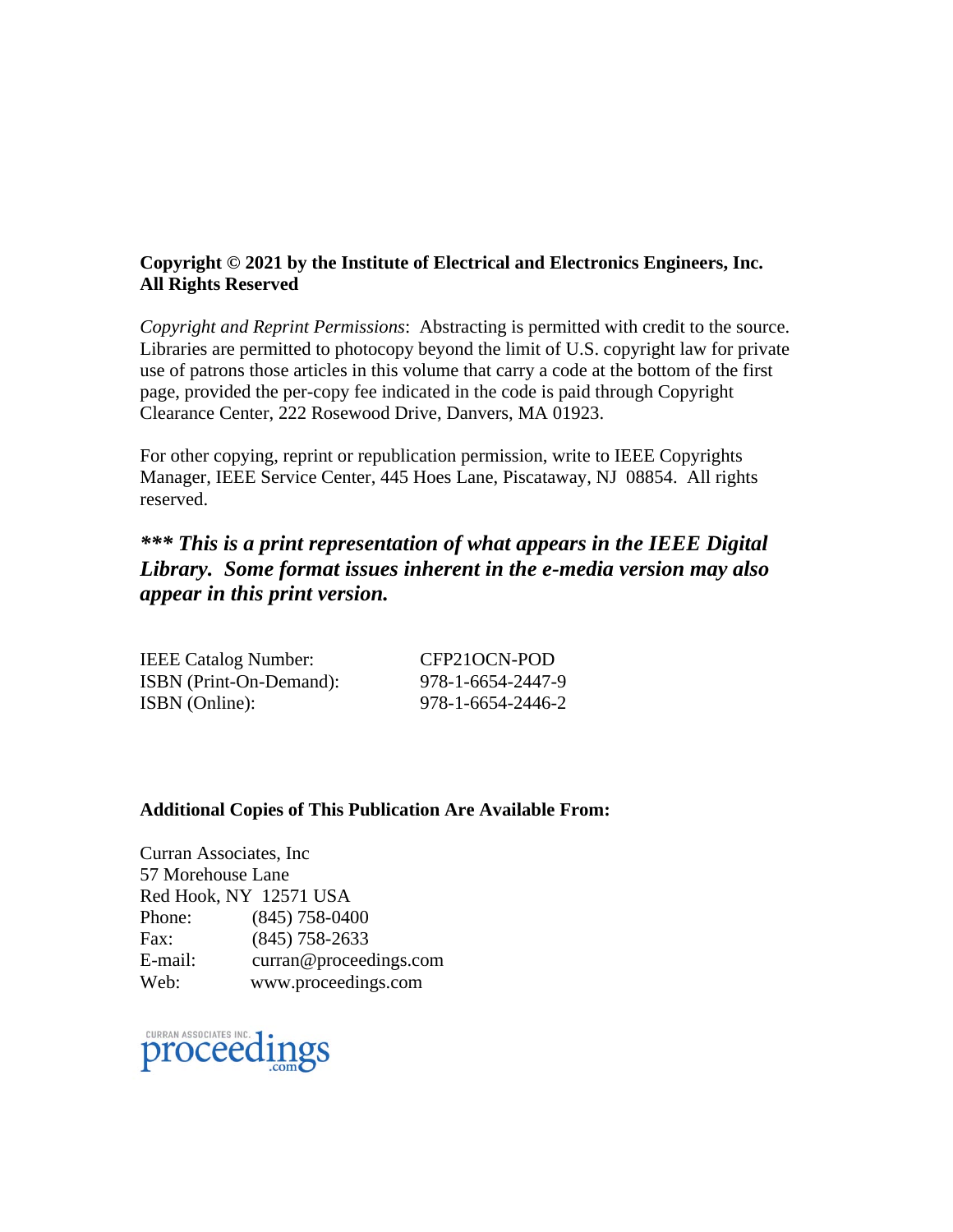## **TABLE OF CONTENTS**

| 100G PAM-8 TRANSMISSION WITH DIRECT DETECTION UTILIZING IMBALANCED<br><b>MACH-ZEHNDER MODULATOR FOR POWER FADING SUPPRESSION</b>                                                                                   | 1              |
|--------------------------------------------------------------------------------------------------------------------------------------------------------------------------------------------------------------------|----------------|
| Yixiao Zhu, Longsheng Li, Xin Miao, Qi Wu, Longjie Yin and Weisheng Hu                                                                                                                                             |                |
| 25 MHZ REPETITION RATE PILOT-TONE-ASSISTED GAUSSIAN-MODULATED<br><b>CONTINUOUS-VARIABLE QUANTUM KEY DISTRIBUTION WITH A LOCAL LOCAL</b><br><b>OSCILLATOR</b>                                                       | $\overline{4}$ |
| Heng Wang, Yaodi Pi, Yun Shao, Yan Pan, Wei Huang, Yang Li and Bingjie Xu                                                                                                                                          |                |
| A BROADBAND POLARIZATION BEAM SPLITTER BASED ON COMPRESSED                                                                                                                                                         |                |
| <b>HEXAGONAL STRUCTURE AND LIQUID CRYSTAL-FILLED DUAL-CORE PHOTONIC</b><br><b>CRYSTAL FIBER</b>                                                                                                                    | 7              |
| Yanan Xu, Jinhui Yuan, Yuwei Qu, Shi Qiu, Xian Zhou, Binbin Yan, Qiang Wu, Kuiru Wang,<br>Xinzhu Sang and Chongxiu Yu                                                                                              |                |
| A BROADBAND SINGLE-POLARIZATION SINGLE-MODE HOLLOW CORE ANTI-<br><b>RESONANT OPTICAL FIBER</b>                                                                                                                     | 10             |
| Shidi Liu, Tianyu Yang, Ming Tian, Liang Zhang and Yuming Dong                                                                                                                                                     |                |
| A COMPACT AND LOW-LOSS TE MODE-ORDER CONVERTER BASED ON LNOI<br><b>PLATFORM</b>                                                                                                                                    | 13             |
| Jiwang Peng, Jianguo Liu, Jinye Li and Liangchen Sun                                                                                                                                                               |                |
| A COMPREHENSIVE NONLINEAR FILTER SCHEME FOR 50GB/S PAM4-PON<br><b>SYSTEMS</b>                                                                                                                                      | 16             |
| Hao Ma, Qi Zhang, Ran Gao, Xishuo Wang, Xiangjun Xin, Dong Guo, Huan Chang, Feng                                                                                                                                   |                |
| Tian, Qinghua Tian, Xia Sheng and Yi Cui<br>A COMPRESSIVE SENSING SINGLE PIXEL IMAGING SYSTEM USING IN-FIBER<br><b>GRATING</b>                                                                                     | 19             |
| Guoging Wang, Liyang Shao, Dongrui Xiao, Fang Zhao, Ping Shum and Chao Wang                                                                                                                                        |                |
| A DYNAMIC OPTICAL NETWORK UNITS SLICING ALGORITHM FOR<br><b>CENTRALIZED FLEXIBLE TIME- AND WAVELENGTH-DIVISION MULTIPLEXING</b><br><b>PASSIVE OPTICAL NETWORK</b>                                                  | 22             |
| Shixuan Li, Qinghua Tian, Fu Wang, Xiangjun Xin, Qi Zhang, Yongjun Wang, Feng Tian and                                                                                                                             |                |
| Leijing Yang                                                                                                                                                                                                       |                |
| A DYNAMIC RESOURCE ALLOCATION BASED ON NETWORK TRAFFIC<br>PREDICTION FOR SLICED PASSIVE OPTICAL NETWORK                                                                                                            | 25             |
| Xuanqiao Liang, Qinghua Tian, Fu Wang, Wensheng Yu and Xiangjun Xin                                                                                                                                                |                |
| A FBG AND MAGNETOSTRICTIVE ALLOY BASED MAGNETIC FIELD SENSOR WITH<br>THE DEMODULATION REALIZED BY OPTOELECTRONIC OSCILLATOR<br>Dongrui Xiao, Liyang Shao, Chao Wang, Guoqing Wang, Yun Chen, Fang Zhao and Feihong | 28             |
| Yu                                                                                                                                                                                                                 |                |
| A FTN RATE TRANSMISSION SCHEME FOR MULTI-BAND OPTICAL TRANSMISSION<br><b>SYSTEMS</b>                                                                                                                               | 31             |
| Tong Wu, Feng Tian, Xiaofeng Gao, Tianze Wu, Yu Gu, Ruichun Wang, Oi Zhang and Xiangjun<br>Xin                                                                                                                     |                |
| A GAS RECOGNITION METHOD BASED ON PCA AND PSO-LSSVM                                                                                                                                                                | 34             |
| Tingting Song, Wanyu Xia, Zhanwei Yan, Kai Song, Deyun Chen and Yinsheng Chen                                                                                                                                      |                |
| A GROOVE PARAMETER PROCESSING METHOD BASED ON HIERARCHICAL<br><b>CLUSTERING ANALYSIS</b>                                                                                                                           | 37             |
| Song Tao, Zhao Liang, Zhu Qiang, Zhu Zengxu, Liu Wanli, Ying Wei and Fan Xiaping                                                                                                                                   |                |
| A HIGH STABILITY MICROFIBER SAGNAC LOOP REFRACTIVE INDEX SENSOR                                                                                                                                                    | 40             |
| Jiajia Sun, Min Li, Yumeng Lv, Changsheng Shao, Lijun Li, Tianzong Xu, Jianhong Sun and<br>Qian Ma                                                                                                                 |                |
| A HUMIDITY SENSOR BASED ON CFBG FABRY-PEROT INTERFEROMETER                                                                                                                                                         | 43             |
|                                                                                                                                                                                                                    |                |

 *Qian Yu, Kai Ni, Yuwei Zhang and Jiakai Xu*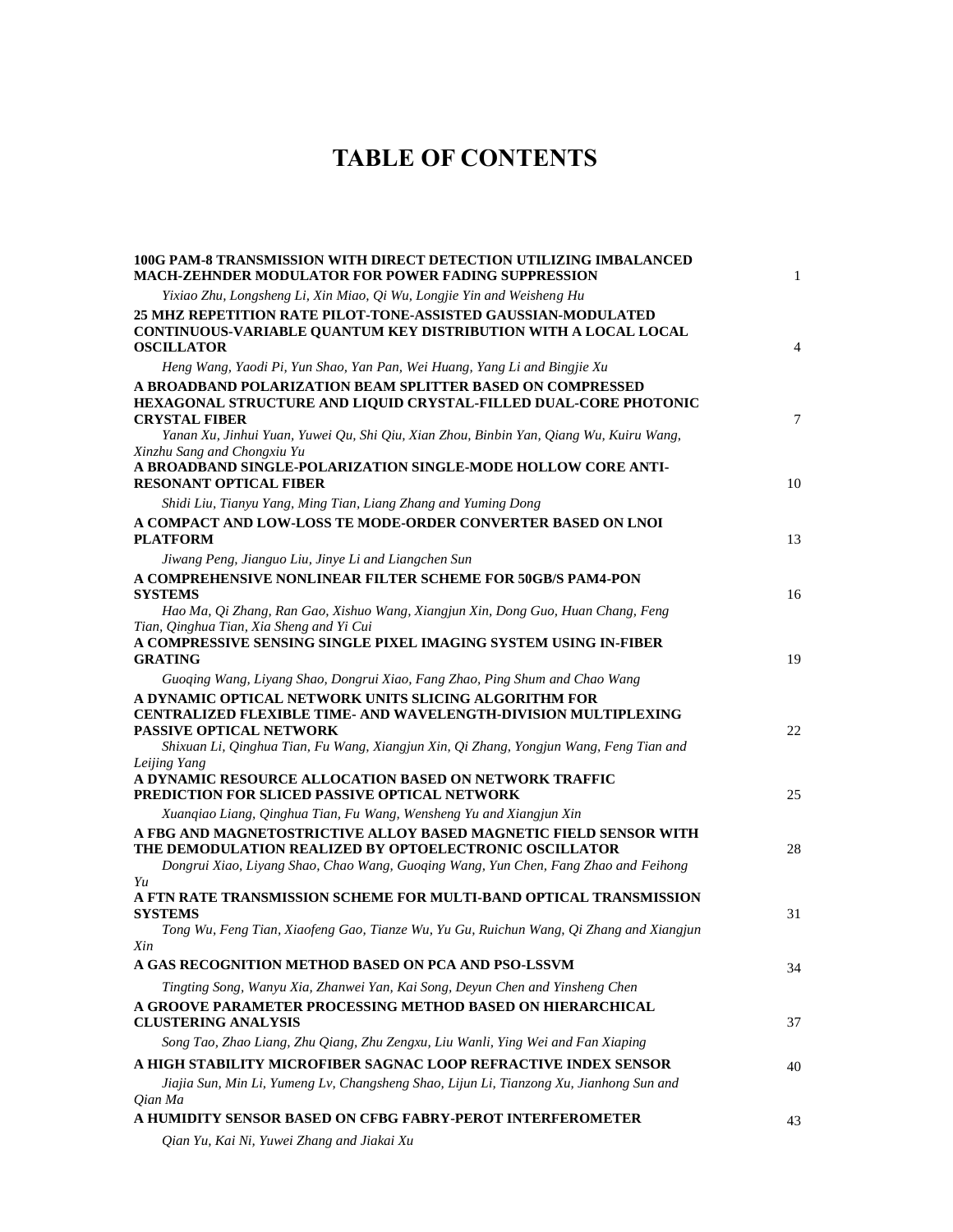| A METHOD FOR RECOGNITION OF MIXED GAS COMPOSITION BASED ON PCA<br><b>AND KNN</b>                                                                                                                   | 46 |
|----------------------------------------------------------------------------------------------------------------------------------------------------------------------------------------------------|----|
| Wanyu Xia, Tingting Song, Zhanwei Yan, Kai Song, Deyun Chen and Yinsheng Chen                                                                                                                      |    |
| A METHODOLOGY OF BUILDING A PLATFORM TO EVALUATE THE LOSS AND<br>THE CROSSTALK IN SILICON PHOTONIC INTERCONNECTS ON CHIP                                                                           | 49 |
| Hui LI, Jiahe ZHAO and Mengying RU<br>A MICROWAVE PHOTONIC MULTIPLE FREQUENCY SYSTEM WITH TUNABLE<br>FREQUENCY MULTIPLICATION FACTOR OF 3-10                                                       | 52 |
| Zhijia Chen, Feifei Yin, Xin Wan, Yitang Dai and Kun Xu                                                                                                                                            |    |
| A MULTI-CHANNEL TUNABLE PERIODIC NARROWBAND FILTER CHIP COMPOSED<br>OF CASCADED SILICON NITRIDE MICRORING RESONATORS                                                                               | 55 |
| Runliang Zhu, Feifei Yin, Xin Wan, Yitang Dai and Kun Xu                                                                                                                                           |    |
| A NOVEL ARCHITECTURE BASED ON HIGHLY NONLINEAR FIBER FOR ALL-<br>OPTICAL BINARY PATTERN MATCHING SYSTEM                                                                                            | 58 |
| Ying Tang, Xin Li, Haijing Hou, Zicheng Shi, Lu Zhang and Shanguo Huang                                                                                                                            |    |
| A NOVEL CIRCULAR CONVOLUTION IMAGING ALGORITHM BASED ON<br><b>COMPRESSED SENSING FOR CSAR</b>                                                                                                      | 61 |
| Shujie Mu                                                                                                                                                                                          |    |
| A NOVEL PHOTONIC CRYSTAL FIBER REFRACTIVE INDEX SENSOR BASED ON<br><b>SURFACE PLASMON RESONANCE EFFECT WITH WIDE DETECTION RANGE</b>                                                               | 64 |
| Jingao Zhang, Jinhui Yuan, Yuwei Qu, Shi Qiu, Xian Zhou, Binbin Yan, Qiang Wu, Kuiru<br>Wang, Xinzhu Sang and Chongxiu Yu                                                                          |    |
| A NOVEL TRAINING SYMBOL STRUCTURE DESIGN FOR TRANSMITTER IQ<br>MISMATCH ESTIMATION AND COMPENSATION IN CO-OFDM SYSTEM                                                                              | 67 |
| Xiurong Ma, Jingjing Li, Yunlong Shan and Yu Chen                                                                                                                                                  |    |
| A POLARIZATION-MULTIPLEXED COHERENT ROF LINK WITH SIMPLE DIGITAL<br><b>LASER-PHASE-NOISE CANCELLATION</b><br>Changlin Liu, Huixing Zhang, Yuan Men, Aijun Wen, Shuaikang Wang, Wei Zeng and Wenjie | 70 |
| Li                                                                                                                                                                                                 |    |
| A REAL-TIME AND ANTI-INTERFERENCE LIDAR BASED ON FIELD<br>PROGRAMMABLE GATE ARRAY                                                                                                                  | 73 |
| Zhi-Jie Han, Xi Tang, Zheng-Mao Wu and Guang-Qiong Xia                                                                                                                                             |    |
| A RING CORE PHOTONIC CRYSTAL FIBER WITH HYBRID CLADDING<br>SUPPORTING HIGH QUALITY ORBITAL ANGULAR MOMENTUM MODES                                                                                  | 76 |
| Songke Fang, Hu Zhang, Jingxuan Yang, Xiaoqian Wang, Xiaoguang Zhang, Lixia Xi, Wenbo                                                                                                              |    |
| Zhang and Xianfeng Tang<br>A ROBUSTNESS OPTIMIZATION SCHEME FOR LOCATION-ASSISTED ON-DEMAND<br><b>ROUTING PROTOCOL</b>                                                                             | 79 |
| Hui Li, Dong Chen, Jinxi Qian, Ying Tao, Qi Zhang, Qinghua Tian and Feng Tian                                                                                                                      |    |
| A SHORTENING PATTERN SELECTION METHOD OF SHORTENED POLAR CODES                                                                                                                                     |    |
| Wanqi Li, Qinghua Tian, Zexuan Jing, Xiangjun Xin, Yongjun Wang, Qi Zhang, Feng Tian,                                                                                                              | 82 |
| Leijing Yang and Zhipei Li<br>A SIMPLE OPTICAL FREQUENCY COMB GENERATOR BASED ON THE                                                                                                               |    |
| <b>MONOLITHIC INTEGRATED DUAL-TONE SEMICONDUCTOR LASER SUBJECT TO</b>                                                                                                                              |    |
| THE GAIN-SWITCHING EFFECT                                                                                                                                                                          | 85 |
| Jin Li, Jilin Zheng, Tao Pu, Hua Zhou, Xin Zhang, Yunkun Li and Yukai Chen                                                                                                                         |    |
| A TILTED FIBER BRAGG GRATING PH SENSOR COATED WITH POLYANILINE                                                                                                                                     | 88 |
| Bowen Wang, Haining Xu, Yunting Du, Fang Wang, Yuting Sun, Yang Zhang, Zhenguo Jing<br>and Wei Peng                                                                                                |    |
| ADVANCES IN PHOTONICS ASSISTED TERAHERTZ WIRELESS COMMUNICATION<br><b>SYSTEM</b>                                                                                                                   | 91 |
| Bingchang Hua, Min Zhu, Jiao Zhang, Yuancheng Cai, Mingzheng Lei, Yucong Zou, Aijie Li<br>and Jianjun Yu                                                                                           |    |
| ALGORITHM OF THE CAVITY LENGTH DEMODULATION FOR OPTICAL FIBER F-P<br>SENSORS BASED ON NUTTALL WINDOW FOUR-SPECTRUM-LINE INTERPOLATION                                                              |    |
| <b>FFT</b>                                                                                                                                                                                         | 94 |
| Wei Liu, Tianyu Yang, Jianwei Wu, Liang Zhang and Yuming Dong                                                                                                                                      |    |
| ALL OPTICAL SERVICE NETWORKS ARCHITECTURE AND PROTOCOLS FOR<br><b>INTEGRATION OF SPACE AND GROUND</b>                                                                                              | 97 |
| Zhiqing Wang, Yikai Liu, Huowen Peng, Yajie Li, Yongli Zhao and Jie Zhang                                                                                                                          |    |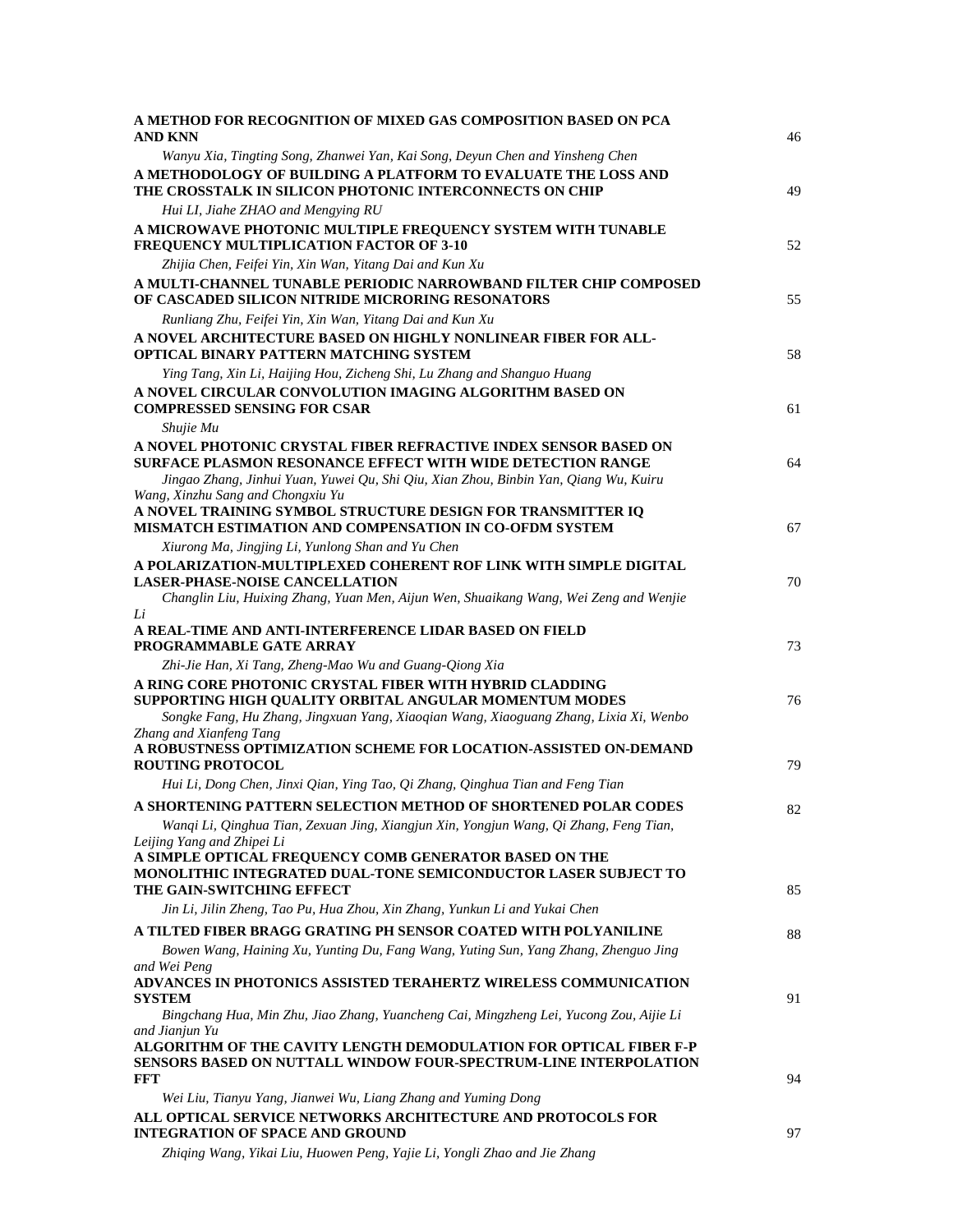| ALL-FIBER LINEAR SAMPLING DEVICE FOR ABSOLUTE DISTANCE<br><b>MEASUREMENT</b>                                                                                                                                                                                                | 100 |
|-----------------------------------------------------------------------------------------------------------------------------------------------------------------------------------------------------------------------------------------------------------------------------|-----|
| Chunze Wang, Jiaqi Wang, Guanyu Liu, Ziling Wu, Youjian Song and Minglie Hu                                                                                                                                                                                                 |     |
| ALL-FIBER SECOND-ORDER MODE CONVERTER BASED ON TWISTED LONG-<br>PERIOD FIBER GRATING                                                                                                                                                                                        | 103 |
| Mao Feng, Wenzhe Chang, Baiwei Mao, Pan Wang, Zhi Wang and Yan-ge Liu<br>ALL-OPTICAL WAVELENGTH CONVERSION BASED ON BOROPHENE-MODIFIED<br><b>MICROFIBER</b>                                                                                                                 | 106 |
| Mengmeng Li, Wanzhuo Ma and Tianshu Wang                                                                                                                                                                                                                                    |     |
| ALL-SILICON ON-CHIP POLARIZER WITH > 415 NM WORKING BANDWIDTH                                                                                                                                                                                                               | 109 |
| Weixi Liu, Daoxin Dai and Yaocheng Shi                                                                                                                                                                                                                                      |     |
| AN ALL-OPTICAL MINIATURE SOIL MOISTURE CONTENT SENSOR                                                                                                                                                                                                                       | 112 |
| Jiamin Wang, Zhen Li and Jigiang Wang                                                                                                                                                                                                                                       |     |
| AN EFFICIENT AND ROBUST PAIRWISE OPTIMIZATION SEARCH ALGORITHM OF<br><b>MODULATION CONSTELLATIONS FOR PROBABILISTIC AMPLITUDE SHAPING</b><br><b>ARCHITECTURE</b><br>Xiang Liu, Jiao Zhang, Min Zhu, Bingchang Hua, Yuancheng Cai, Mingzheng Lei, Yucong Zou<br>and Aijie Li | 115 |
| AN IMPROVED END-TO-END OPTICAL TRANSMISSION SYSTEM BASED ON DEEP<br><b>LEARNING</b>                                                                                                                                                                                         | 118 |
| Qianwu Zhang, Zicong Wang, Shuaihang Duan, NingJiang, Bingyao Cao and Yating Wu<br>AN INP-INGAAS-NIO P-I-N PHOTODIODE WITH PARTIALLY DEPLETED-ABSORBER<br>AND DEPLETED NONABSORBING REGION                                                                                  | 121 |
| Xuejie Wang, Dan Yang, Yongqing Huang, Huayun Zhi, Kai Liu, Xiaofeng Duan and Xiaomin                                                                                                                                                                                       |     |
| Ren<br>AN INTEGRATED FIBER-OPTIC WHITE-LIGHT INTERFEROMETRY SYSTEM BASED<br><b>ON VT-DBR LASER</b>                                                                                                                                                                          | 124 |
| Yang Cheung, Zhenguo Jing, Ang Li, Qiang Liu, Yueying Liu, Zhiyuan Huang, Zhi Li, Da-Peng<br>Zhou and Wei Peng<br>ANALOG PAM4 MODULATION TECHNIQUE ENABLED BY A POLARIZATION<br><b>MULTIPLEXING MODULATOR</b>                                                               | 127 |
| Xiaolong Pan, Hongxin Zhang, Leijing Yang, Xishuo Wang and Chuxuan Wang                                                                                                                                                                                                     |     |
| ANALYSIS ON ADAPTABILITY AND TRAINING METHODS OF PHOTONIC<br>RESERVOIR COMPUTING IN COMPENSATING NONLINEAR EFFECTS                                                                                                                                                          | 130 |
| Hailong Zhu, Li Deng, Peng Zhan, Hao Chen, Le Liu, Xianfeng Tang and Xiaoguang Zhang                                                                                                                                                                                        |     |
| ANN-ASSISTED RESOURCE ALLOCATION SCHEME FOR EDGE-COMPUTING-<br><b>ENABLED ELASTIC OPTICAL NETWORKS</b>                                                                                                                                                                      | 133 |
| Xiao Lin, Zhihui Lin, Yaping Li, Huimin Cheng and Shaohao Wang                                                                                                                                                                                                              |     |
| ANTENNA DESIGN BASED ON MINKOWSKI LIKE FRACTAL STRUCTURE                                                                                                                                                                                                                    | 136 |
| Xuemei Zheng and Songqi Li                                                                                                                                                                                                                                                  |     |
| APPLICATION AND DEVELOPMENT OF MICROWAVE PHOTONICS TECHNOLOGY<br><b>IN SPACE TT&amp;C SYSTEM</b>                                                                                                                                                                            | 139 |
| Yang Haifeng, Lei Li and Chai Lin<br>ATTENTION BASED TEMPORAL CONVOLUTIONAL NETWORK FOR Ф-OTDR<br><b>EVENT CLASSIFICATION</b>                                                                                                                                               | 142 |
| Manling Tian, Hui Dong and Kuanglu Yu                                                                                                                                                                                                                                       |     |
| AU TRIANGLES ARRAY AS SATURABLE ABSORBER FOR A 1.5 MM PASSIVELY<br><b>MODE-LOCKED ERBIUM-DOPED FIBER LASER</b>                                                                                                                                                              | 145 |
| Xiaofeng Cai, Ping Gu and Zuxing Zhang                                                                                                                                                                                                                                      |     |
| BANDWIDTH BROADENING FOR CS-MMI-BASED OPTICAL QUANTIZER                                                                                                                                                                                                                     | 148 |
| Chang Liu, Jifang Qiu, Bowen Zhang, Yan Li and Jian Wu<br>BER PERFORMANCE ANALYSIS OF GROUND-TO-UAV FSO SIMO LINKS WITH<br>OPTIMIZED CHANNEL MODEL                                                                                                                          | 151 |
| Guo Wenjing, Shi Ziyuan, Zhan Yueying and Yang Lei                                                                                                                                                                                                                          |     |
| BIT-WISE ACHIEVABLE INFORMATION RATES FOR PROBABILISTICALLY<br>SHAPED 64-QAM IN THE PRESENCE OF BANDWIDTH NARROWING DUE TO<br>CASCADED WAVELENGTH SELECTIVE SWITCHES                                                                                                        | 154 |

 *Linan Li, Junjie Zeng, Minglong Pu, Junqiang Ren, Lei Zhang and Ning Xin*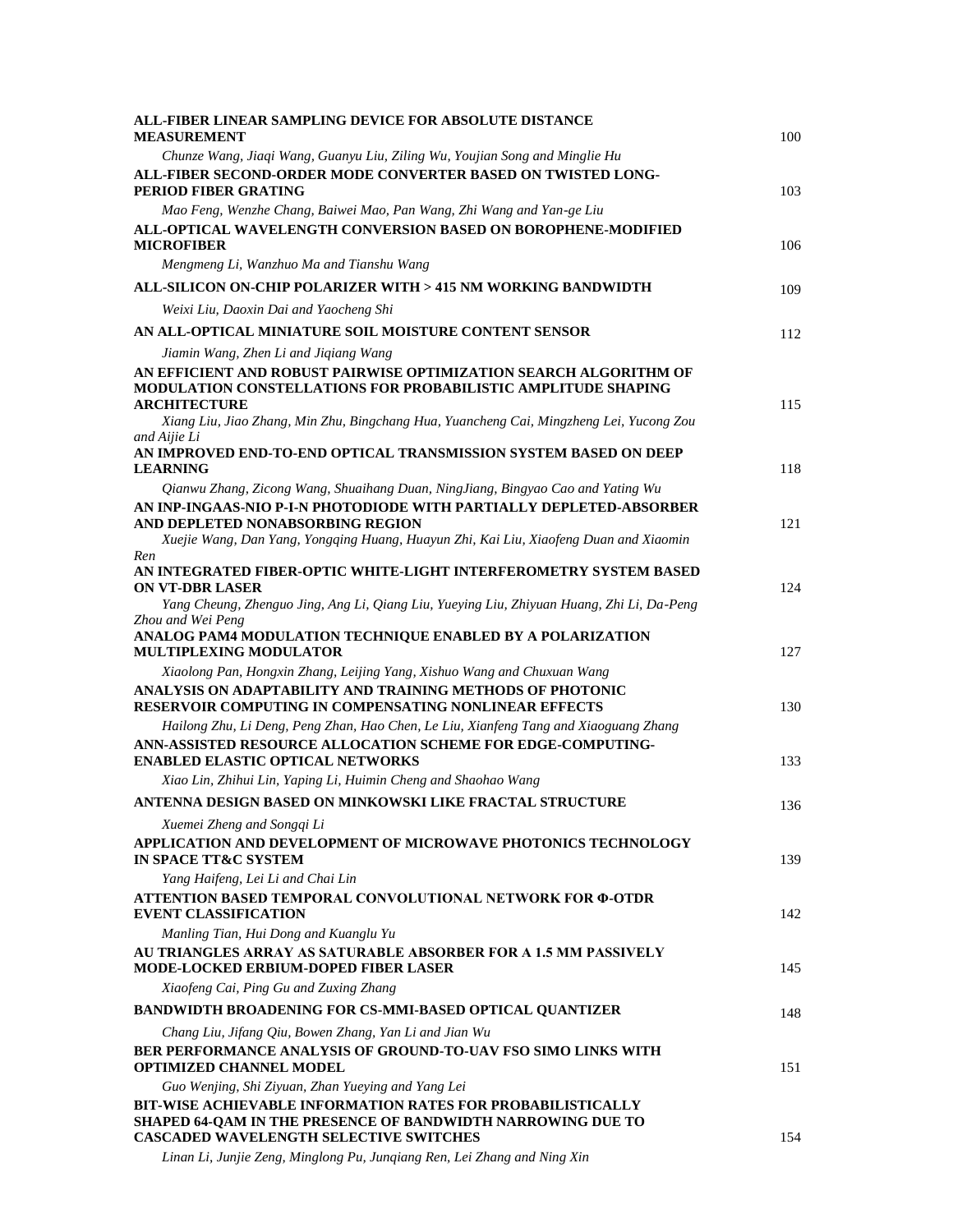| <b>BROAD SPECTRUM CHARACTERISTICS OF BI/ER CO-DOPED SILICA OPTICAL</b><br><b>FIBER IN C-BAND</b>                                                                                                                  | 157 |
|-------------------------------------------------------------------------------------------------------------------------------------------------------------------------------------------------------------------|-----|
| Zexin Zheng, Xiangping Pan, Weizhu Ji, Yanhua Dong, Jianxiang Wen and Tingyun Wang<br><b>BROADBAND LUMINESCENCE CHARACTERISTICS OF PBS/PBSE CO-DOPED</b>                                                          |     |
| <b>SILICA FIBER</b>                                                                                                                                                                                               | 160 |
| Haiying Zhang, Min Zhang, Gui Fang and Yanhua Dong                                                                                                                                                                |     |
| C+L BAND LIGHT SOURCES BASED ON BI / ER / LA CO-DOPED SILICA FIBERS                                                                                                                                               | 163 |
| Longzhao Zeng, Jianxiang Wen, Lei Yang, Yan Wu, Yanhua Dong, Xiaobei Zhang, Sujuan<br>Huang and Fufei Pang                                                                                                        |     |
| <b>CARBON DIOXIDE DETECTION SYSTEM BASED ON TDLAS TECHNOLOGY</b>                                                                                                                                                  | 166 |
| Shoulin Wang, Zhaowei Wang, Yanfang Li, Tingting Zhang, Weihua Gong, Yubin Wei and<br>Ruizhan Zhai                                                                                                                |     |
| <b>CIPHERTEXT MAPPING METHOD BASED ON GRAY CODE IN QUANTUM NOISE</b><br><b>STREAM CIPHER</b>                                                                                                                      | 169 |
| Junjia Li, Yajie Li, Bo Wang, Kai Wang, Yongli Zhao and Jie Zhang                                                                                                                                                 |     |
| <b>COLLABORATIVE ALLOCATION OF COMPUTING, STORAGE, AND TRANSPORT</b><br>RESOURCES FOR DATA CENTER ALLOPATRIC SERVICES IN ELASTIC OPTICAL                                                                          |     |
| <b>NETWORKS</b>                                                                                                                                                                                                   | 172 |
| Rui Wang, Yikai Liu, Huowen Peng, Yajie Li, Yongli Zhao and Jie Zhang<br>COMMENSALISM OF QUASI-COHERENT NOISE-LIKE AND CONVENTIONAL                                                                               |     |
| SOLITON PULSE IN A SIMPLIFIED NPE MODE-LOCKED FIBER LASER                                                                                                                                                         | 175 |
| Renlai Zhou, Qian Li and H.Y. Fu                                                                                                                                                                                  |     |
| <b>COMPRESSED SENSING BASED ON K-SVD ALGORITHM FOR SIGNAL RECOVERY</b><br><b>IN BOTDA SYSTEM</b>                                                                                                                  | 178 |
| Yong Dong, Ya-nan Yang and Kuanglu Yu                                                                                                                                                                             |     |
| COMPUTING-AWARE PROACTIVE IP-OPTICAL INTEGRATED NETWORK<br>RESTRUCTURING FOR EDGE COMPUTING                                                                                                                       | 181 |
| Linna Wang, Rentao Gu, Zhekang Li, Ruoxing Li and Yuefeng Ji                                                                                                                                                      |     |
| <b>CONSTELLATION DESIGN METHOD FOR LARGE SCALE SATELLITE OPTICAL</b><br><b>NETWORKS</b>                                                                                                                           | 184 |
| Mingzhu Yang, Xinyi He, Wei Wang, Yongli Zhao and Jie Zhang                                                                                                                                                       |     |
| CONTINUOUS CHIRPED-WAVE PHASE-SENSITIVE OPTICAL TIME-DOMAIN<br>REFLECTOMETRY: PRINCIPLES AND DEMONSTRATIONS                                                                                                       | 187 |
| Jialin Jiang and Zinan Wang                                                                                                                                                                                       |     |
| COST-EFFICIENT FIBER-WIRELESS-FIBER INTEGRATION SYSTEM AT 28-GHZ KA-<br><b>BAND FOR 5G MILLIMETER-WAVE COVERAGE SCENARIO</b><br>Meining Wu, Jiao Zhang, Min Zhu, Shuang Gao, Zilu Wang, Xiang Liu, Bingchang Hua, | 190 |
| Yuancheng Cai, Mingzheng Lei, Yucong Zou, Qinru Li, Yingxin Wei, Weidong Tong and Aijie Li                                                                                                                        |     |
| COST-EFFICIENT PARALLEL SERVICE FUNCTION CHAIN WITH ELABORATE                                                                                                                                                     |     |
| LAYOUT FOR ELASTIC OPTICAL NETWORK                                                                                                                                                                                | 193 |
| Jiashun Ma and Hui Yang                                                                                                                                                                                           |     |
| <b>CS2-FILLED SOLID-CORE PHOTONIC CRYSTAL FIBER FOR TEMPERATURE</b><br>SENSING BASED ON PHOTONIC BANDGAP EFFECT                                                                                                   | 196 |
| Yueting Ni, Jinhui Yuan, Shi Qiu, Yuwei Qu, Guiyao Zhou, Changming Xia, Xian Zhou, Binbin                                                                                                                         |     |
| Yan, Qiang Wu, Kuiru Wang, Xinzhu Sang, Keping Long and Chongxiu Yu                                                                                                                                               |     |
| CU2+ DETECTING BY USING OPTICAL FIBER MACH-ZEHNDER INTERFEROMETER<br><b>COATED WITH CS/PAA</b>                                                                                                                    | 199 |
| Yanmei Tang, Qianqian Zhang, Xinyong Dong and Chi Chiu Chan                                                                                                                                                       |     |
| <b>CURVATURE SENSOR BASED ON CASCADED DUAL-CORE PHOTONIC CRYSTAL</b><br><b>FIBER</b>                                                                                                                              | 202 |
| Chang Liu, Yanyan Chu, Xinghu Fu, Wa Jin, Guangwei Fu and Weihong Bi                                                                                                                                              |     |
| DAM DEFORMATION OF HIGH PRECISION GNSS SATELLITE RESEARCH ON<br><b>CALIBRATION METHOD OF MONITOR</b>                                                                                                              | 205 |
| Yang Ning, Mao Bin, Li Qing, Qin Yu, Liu Ying, Zhou Wei and Zhao Di                                                                                                                                               |     |
| DAMAGE MONITORING OF BALLASTLESS TRACK SLAB BASED ON OPTICAL<br><b>FIBER ACCELEROMETER</b>                                                                                                                        | 208 |
| Wentao Zhang, Jianxiang Zhang, Wenzhu Huang, Zhi Liu, Li Li and Yanliang Du                                                                                                                                       |     |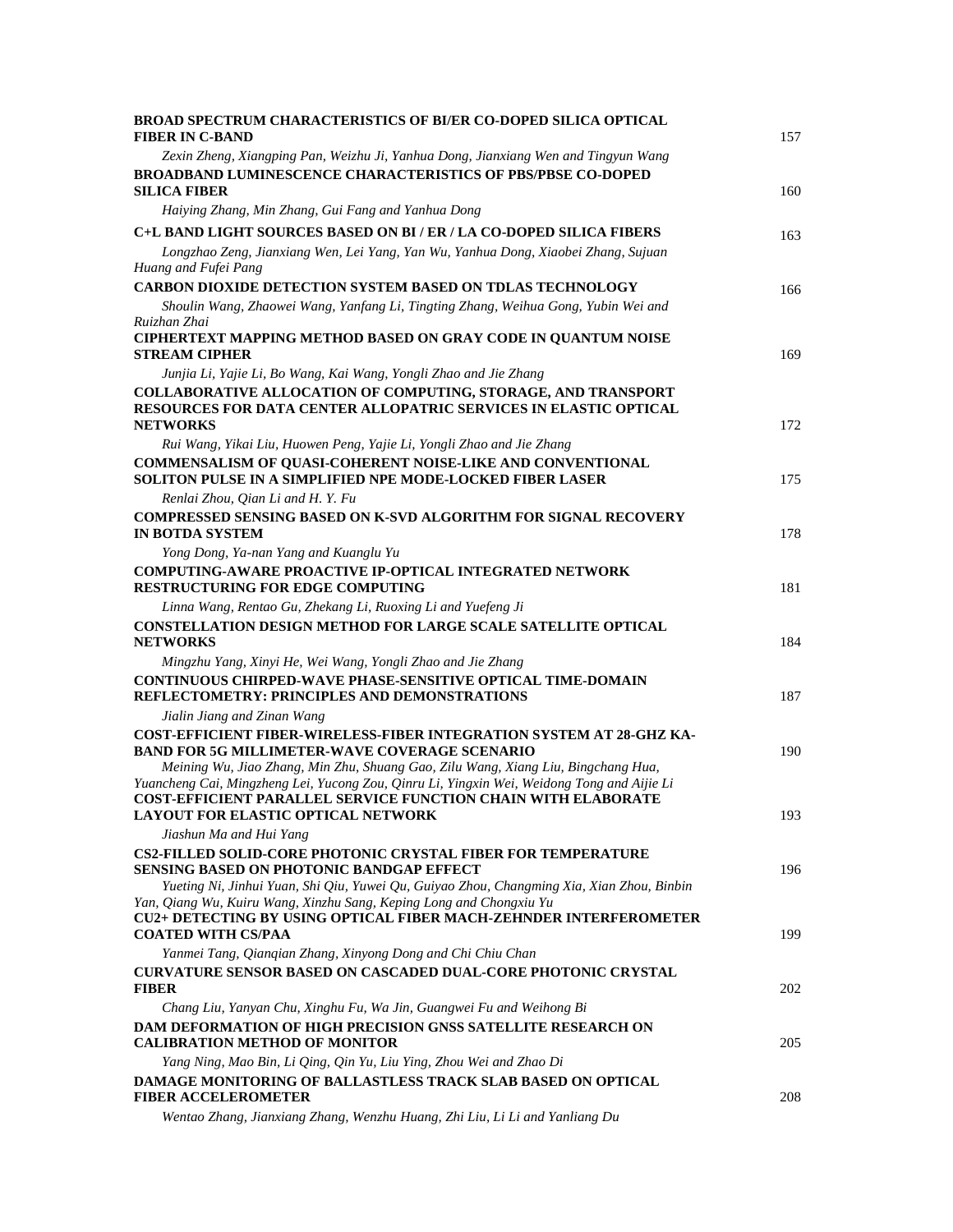| DEEP LEARNING BASED OPTICAL NETWORK LAYER RECOVERY MECHANISM<br><b>FOR CRITICAL SERVICES OF POWER COMMUNICATION NETWORK</b>                                                                                                           | 211 |
|---------------------------------------------------------------------------------------------------------------------------------------------------------------------------------------------------------------------------------------|-----|
| Geng Zhang, Yanan Wang, Huixia Ding, Wei Gao, Kaiqiang Gao and Gang Ma                                                                                                                                                                |     |
| DEMONSTRATION OF 200-GB/S DMT SIGNAL USING ENTROPY LOADING                                                                                                                                                                            | 214 |
| Qun Liu, Jing Zhang, Shaohua Hu, Taowei Jin, Mingyue Zhu, Kun Qiu and Xingwen Yi                                                                                                                                                      |     |
| <b>DEMONSTRATION OF FLEXIBLE ACCESS IN RATE-ADAPTIVE VISIBLE LIGHT</b><br><b>COMMUNICATION SYSTEM WITH CONSTELLATION PROBABILISTIC SHAPING</b><br>Sizhe Xing, Fangchen Hu, Guoqiang Li, Junhui Hu, Wangwei Shen, Junwen Zhang and Nan | 217 |
| Chi<br><b>DESIGN AND EXPERIMENTAL VERIFICATION OF INTEGRATED LASER</b><br><b>COMMUNICATION TERMINAL IN SPACE-GROUND INTEGRATED INFORMATION</b><br><b>NETWORK</b>                                                                      | 220 |
| Yang Haifeng, Xiao Xiaobing, Liao Liangbing, Hu Jianping, Lei Li, Chai Lin                                                                                                                                                            |     |
| DESIGN AND FIELD TRIAL OF A NOVEL DISPERSION OPTIMIZED OPTICAL FIBER<br><b>FOR 5G FRONT-HAUL NETWORK</b><br>Yunbo Li, Dong Wang, Lei Shen, Lei Zhang, Jiang Sun, Dechao Zhang, Jie Luo, Xiaobo Lan,                                   | 223 |
| Han Li and Dawei Ge<br>DESIGN AND IMPLEMENTATION OF THE HARDWARE PLATFORM OF SATELLITE<br><b>OPTICAL SWITCHING NODE</b>                                                                                                               | 226 |
| Huan Zhai, Zhihui Zhang, Huibin Zhang, Bo Wang, Yongli Zhao and Jie Zhang                                                                                                                                                             |     |
| DESIGN OF A REMOTE MULTI-CHANNEL HIGH-PRECISION STRAIN ACQUISITION<br><b>SYSTEM</b>                                                                                                                                                   | 229 |
| Gangfeng Huang, Zhenrong Zhang and Xiangcheng Li                                                                                                                                                                                      |     |
| DESIGN OF DUAL BAND MICROSTRIP FILTER BASED ON SIR                                                                                                                                                                                    | 232 |
| Xuemei Zheng, Peng Gao and Yaru Han                                                                                                                                                                                                   |     |
| <b>DESIGN OF INTERFERENCE SYSTEM FOR PORTABLE FOURIER TRANSFORM</b><br><b>INFRARED GAS ANALYZER</b>                                                                                                                                   | 235 |
| Zhenwei Shan, Yanqing Qiu and Bangning Mao<br>DESIGN OF LOW-CHROMATIC-DISPERSION WEAKLY-COUPLED FEW MODE<br><b>FIBER</b>                                                                                                              | 238 |
| Qichen He, Yao Li, Fei Gao, Mingqing Zuo, Haotian Cao, Yuyang Gao, Yongqi He, Zhangyuan<br>Chen and Juhao Li                                                                                                                          |     |
| DESIGN OF PLANAR ULTRA-WIDEBAND NOTCH ANTENNA                                                                                                                                                                                         | 241 |
| Xuemei Zheng and Xiuming Xu<br><b>DESIGN OF POLARIZATION-INSENSITIVE HIGH RESPONSIVITY SCHOTTKY</b><br>PHOTODETECTOR UTILIZING MODE HYBRIDIZATION EFFECTS                                                                             | 244 |
| Qian Li and Yanli Zhao                                                                                                                                                                                                                |     |
| DETECTION AND ANALYSIS OF DISTURBANCE SIGNAL OF CABLE TUNNEL BASED<br>ON OPTICAL FIBER VIBRATION SENSORS<br>Feng Zhu, Bingxiang Huang, Tongyu Liu, Binxin Hu, Guangdong Song, Hua Zhang, Wodong                                       | 247 |
| Mao, Huabin Gao, Yang Li and Huairui Su<br>DEVELOPMENT OF A FLUIDIC PRESSURE SENSOR BY USING A SURFACE<br><b>MODIFIED FIBER BRAGG GRATING</b>                                                                                         | 250 |
| Junda Lao, Pengfei Zheng, Liuwei Wan, Qianqian Zhang, Chao Wang and Chi Chiu Chan                                                                                                                                                     |     |
| DEVELOPMENT OF THE RESONANT FIBER OPTIC GYROSCOPE PROTOTYPE                                                                                                                                                                           | 253 |
| Lu Liu, Weiwen Qian, Shuang Liu, Junyu Tu, Huilian Ma and Zhonghe Jin<br>DIFFERENTIAL FRESNEL REFLECTION BASED FIBER-OPTIC RELATIVE<br><b>HUMIDITY SENSOR</b>                                                                         | 256 |
| Yifei Feng, Wei Xu, Cheungchuen Yu, Jing Li, Ying He and Wenye Sun                                                                                                                                                                    |     |
| <b>DISTRIBUTED FIBER OPTIC VIBRATION SENSING WITH HIGH FREQUENCY</b><br><b>RESPONSE ASSISTED BY A DISTRIBUTED INTERFEROMETER</b>                                                                                                      | 259 |
| Zhenshi Sun, Kun Liu, Junfeng Jiang and Tiegen Liu                                                                                                                                                                                    |     |
| DISTRIBUTED POLARIZATION CROSSTALK MEASUREMENT BASED ON OPTICAL<br>FREQUENCY DOMAIN POLARIMETRY<br>Zhangjun YU, Qinqin ZHUANG, Tingyi ZHU, Mingyang HUANG, Peijiong LI, Pengbai, XU,                                                  | 262 |
| Kunhua WEN and Jun YANG<br>DISTRIBUTED QUANTITATIVE VIBRATION DEMODULATION WITH DIRECT-                                                                                                                                               |     |
| DETECTION BASED PHASE-SENSITIVE OTDR ASSISTED BY ACOUSTO-OPTIC<br>PHASE SHIFTING TECHNIQUE                                                                                                                                            | 265 |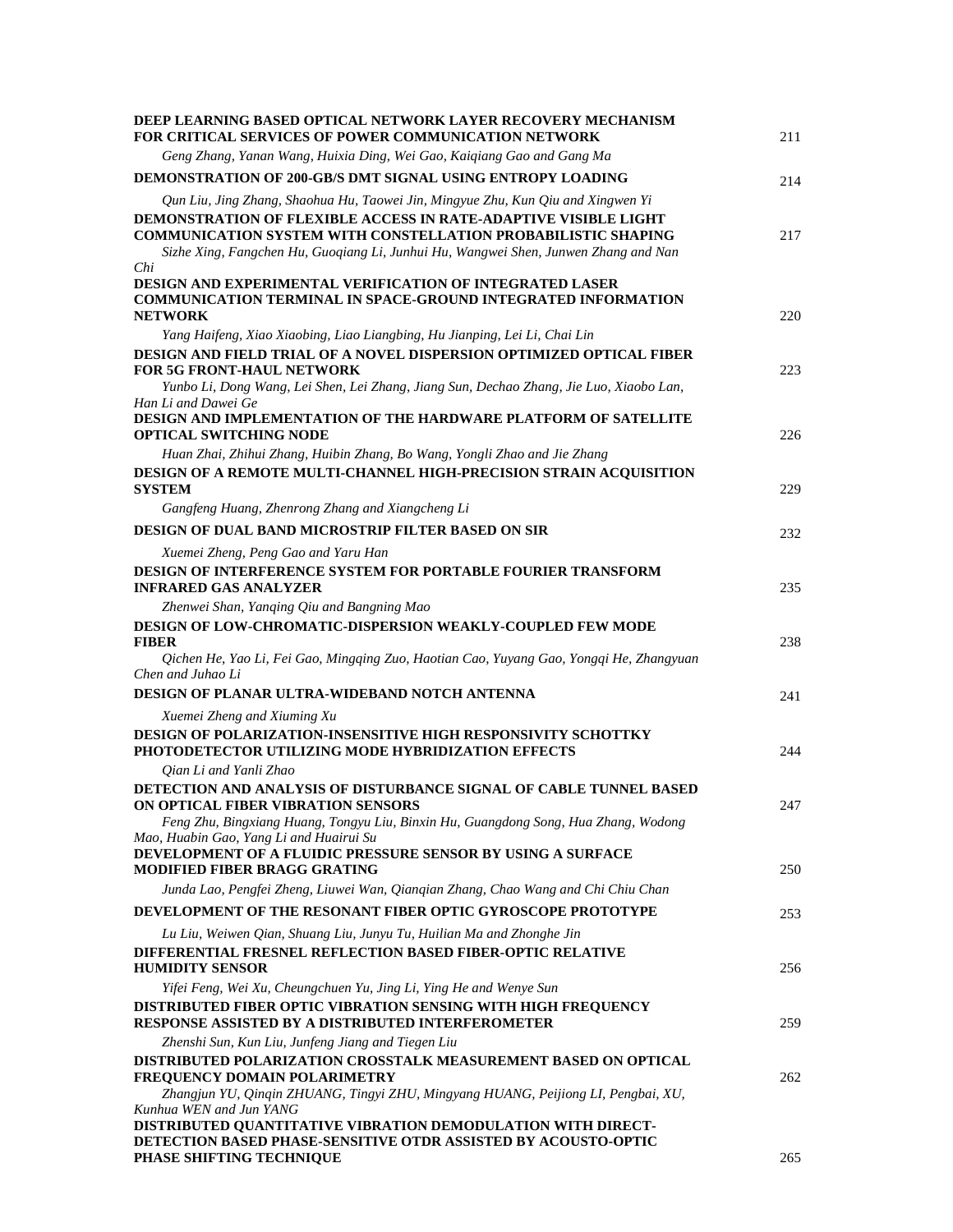| Shuaiqi Liu, Feihong Yu, Weijie Xu, Mang I Vai and Liyang Shao                                                                                                                                                                                   |     |
|--------------------------------------------------------------------------------------------------------------------------------------------------------------------------------------------------------------------------------------------------|-----|
| DOPPLER COHERENT WIND LIDAR BASED ON GOLVANOMETER SCANNER                                                                                                                                                                                        | 268 |
| Xinxin Chen and Shuling Hu                                                                                                                                                                                                                       |     |
| <b>DSP-FREE COHERENT RECEIVER BASED ON 3x3 COUPLER FOR OOK SIGNALS</b>                                                                                                                                                                           | 271 |
| Linchangchun Bai, Taowei Jin, Zhaohui Wang, Jing Zhang and Kun Qiu                                                                                                                                                                               |     |
| <b>DUAL-MODE INTERFERENCE MICROFIBER VIBRATION SENSOR BASED ON</b><br>RECTANGULAR BEAM WITH THROUGH HOLE<br>Kaijun Liu, Xianglong Zou, Qi Yang, Junhao Fan, Yufeng Guo, Binbin Luo, Xue Zou, Decao<br>Wu and Shenghui Shi                        | 274 |
| EFFECT OF REFRACTIVE INDEX PROFILE OF MULTIMODE-FIBER ON NONLINEAR<br><b>BEAM SELF-CLEANING</b>                                                                                                                                                  | 277 |
| Shuzheng Fan, Xiaosheng Xiao, Lili Kong and Xia Zhang                                                                                                                                                                                            |     |
| EFFECTS OF POLARIZATION ON THE NONLINEAR PULSE PROPAGATION IN<br><b>MULTIMODE FIBERS</b>                                                                                                                                                         | 280 |
| Hengyu Liu, Shuzheng Fan and Xiaosheng Xiao                                                                                                                                                                                                      |     |
| <b>EFFICIENT PEROVSKITE LIGHT-EMITTING DIODES WITH MODIFIED HOLE</b><br><b>INJECTION LAYER</b>                                                                                                                                                   | 283 |
| Shuo Sun, Junjie Si, Zugang Liu, Rui Xu, Yihang Du and Ying Tang<br><b>ENCAPSULATED SAPPHIRE FIBER BRAGG GRATING SENSOR WITH IMPROVED</b>                                                                                                        |     |
| <b>HIGH-TEMPERATURE PERFORMANCE</b>                                                                                                                                                                                                              | 286 |
| Jia He, Jun He, Xizhen Xu, Ying Wang, Changrui Liao and Yiping Wang                                                                                                                                                                              |     |
| <b>ENERGY TRANSFER AND TUNING OF PHOTOLUMINESCENCE IN THE</b>                                                                                                                                                                                    |     |
| <b>BAMGAL10017: CR3+ EU2+ PHOSPHOR</b>                                                                                                                                                                                                           | 289 |
| Li You, Tianliang Zhou, Minqian Mao, Jinyi Wang, Chenjie Zhang and Rongjun Xie<br><b>ENERGY-EFFICIENT SCALING OF ACTIVE ELECTRICAL/OPTICAL SWITCHES IN</b><br><b>HYBRID PACKET/CIRCUIT SWITCHED DATA CENTER NETWORKS</b>                         | 292 |
| Yan Shen, Wei Wang, Tianhe Liu and Jie Zhang                                                                                                                                                                                                     |     |
| <b>ENHANCED BRAGG RESONANCES IN SMALL PERIOD LONG PERIOD FIBER</b><br>GRATING FABRICATED WITH FEMTOSECOND LASER LINE BY LINE TECHNIQUE<br>Fangcheng Shen, Haiming Jiang, Hongyan Xia, Kang Xie, Xuewen Shu, Kaiming Zhou and Lin<br><i>Zhang</i> | 295 |
| <b>ENHANCEMENT OF SINGLE-PHOTON EMISSION RATE BY PLASMON INDUCED</b><br><b>TRANSPARENCY IN METAL-INSULATOR-METAL WAVEGUIDES</b>                                                                                                                  | 298 |
| Oi Liu, Wei Wei, Xia Zhang and Xin Yan                                                                                                                                                                                                           |     |
| <b>EXPERIMENTAL DEMONSTRATION OF A 2×20G BAUD MDM TRANSMISSION OVER</b><br><b>20KM</b>                                                                                                                                                           | 301 |
| Chuxuan Wang, Feng Tian, Tianze Wu, Yu Gu, Qi Zhang, Qinghua Tian and Jue Wang<br><b>EXPERIMENTAL DEMONSTRATION OF AN OPTICAL DOMAIN DECRYPTION</b><br>METHOD FOR PSK QUANTUM NOISE RANDOMIZED CIPHER                                            | 304 |
| Yunkun Li, Jilin Zheng, Jin Li, Tao Pu, Peng Xiang and Xin Zhang                                                                                                                                                                                 |     |
| <b>EXPERIMENTAL OBSERVATION OF CONVENTIONAL AND BOUND OPTICAL</b><br>SOLITON BUILDUP VIA TS-DFT TECHNIQUE<br>Weiqing Gao, Shaoqing Liu, Wenwen Dai, Liang Tong, Wu Chen, Xiaohui Ma, Wentan Fang,                                                | 307 |
| Xiaolin Chen, Wei Zhang and Yong Zhou<br><b>EXPERIMENTAL RESEARCH ON ETHANOL GAS SENSING CHARACTERISTICS OF</b><br>MICROBOTTLE RESONATOR BASED ON WHISPERING GALLERY MODE<br>Mingyue Wang, Naisi Zhu, Xusheng Zhang and Ya-nan Zhang             | 310 |
| <b>EXPLORE BROADBAND NEAR-INFRARED PHOSPHOR-PEROVSKITE LALUO3:CR3+</b>                                                                                                                                                                           |     |
| Zhicong Sun, Ronghui Liu, Tianliang Zhou, Xueyuan Tang and R.J. Xie                                                                                                                                                                              | 313 |
| <b>FABRY-PEROT CAVITY ARRAY BASED ON-CHIP WAVEGUIDE SPECTROMETER</b>                                                                                                                                                                             |     |
| Jinpeng Pang, Xiao Ma and Jianjun He                                                                                                                                                                                                             | 316 |
| <b>FEMTOSECOND LASER-INSCRIBED ULTRA-WEAK FIBER BRAGG GRATING</b><br><b>ARRAY FOR DISTRIBUTED HIGH-TEMPERATURE MEASUREMENTS</b>                                                                                                                  | 319 |
| Baijie Xu, Jun He, Xizhen Xu, Xunzhou Xiao, Bin Du, Changrui Liao and Yiping Wang                                                                                                                                                                |     |
| FIBER CHROMATIC DISPERSION MEASUREMENTS BASED ON PROGRAMMABLE<br>SPECTRUM SHAPING AND WAVELENGTH-TO-TIME MAPPING                                                                                                                                 | 322 |
| Yingshu Yang and Juanjuan Yan                                                                                                                                                                                                                    |     |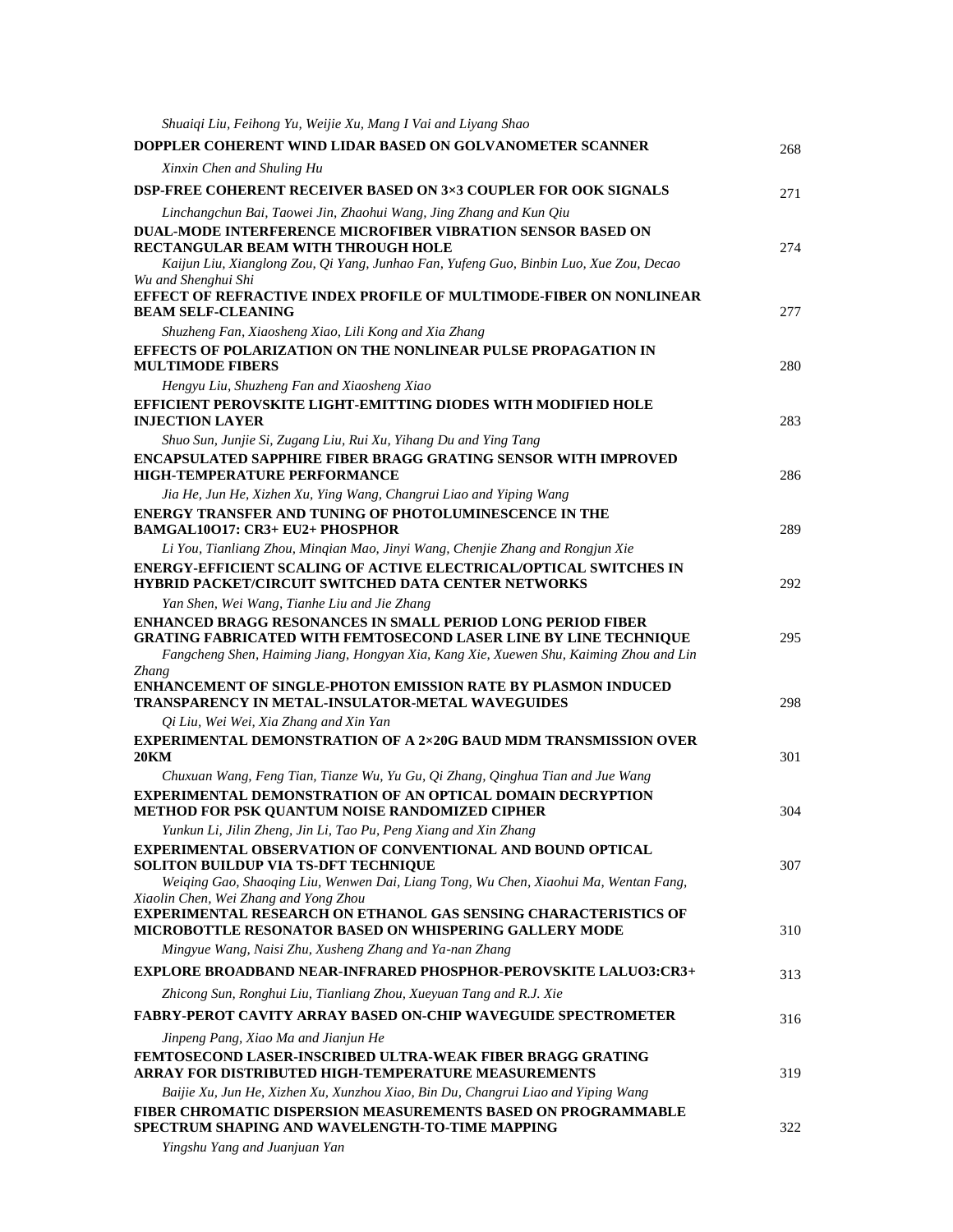| FIBER OPTIC ACOUSTIC SENSOR BASED ON FIBER BRAGG GRATING FABRY-                                                                                                                                            |     |
|------------------------------------------------------------------------------------------------------------------------------------------------------------------------------------------------------------|-----|
| PEROT(FBG-FP) CAVITY<br>Pengfei Zhang, Ziyang Xiang, Fangjun Wang, Yaqi Tang, Chao Wang Chi Chiu Chan and                                                                                                  | 325 |
| Zixiong Qin                                                                                                                                                                                                |     |
| FIBER OPTIC INTERFEROMETRIC HUMIDITY SENSOR BY USING GELATIN                                                                                                                                               | 328 |
| Yusong Zhong, Pengbai Xu and Xinyong Dong                                                                                                                                                                  |     |
| FLEXNET: A OPTICAL SWITCHING ARCHITECTURE FOR OPTICAL DATA CENTER<br><b>NETWORKS</b>                                                                                                                       | 331 |
| Peng Li, Xiaoshan Yu, Huaxi Gu and Yunfeng Lu                                                                                                                                                              |     |
| <b>FOUR-CHANNEL HIGH-SPEED STRAIN MEASUREMENT BASED ON VT-DBR LASER</b>                                                                                                                                    | 334 |
| Ang Lee, Zhenguo Jing, Yueying Liu, Qiang Liu, Ang Li, Yang Cheung and Wei Peng                                                                                                                            |     |
| FOURIER DOMAIN MODE LOCKING OPTOELECTRONIC OSCILLATOR FOR VCO-<br><b>OUTPUT SIGNAL OPTIMIZATION</b>                                                                                                        | 337 |
| Lingjie Zhang, Xiangrui Tian, Huan Tian, Zhiyao Zhang, Heping Li and Yong Liu                                                                                                                              |     |
| <b>FSS:A FAST SWITCH SYSTEM BASED ON AWGR FOR OPTICAL DATACENTER</b><br><b>NETWORK</b>                                                                                                                     | 340 |
| Zuoqing Zhao, Bingli Guo, Shanguo Huang, Yisong Zhao, Yuanzhi Guo and Xuwei Xue                                                                                                                            |     |
| <b>GB/S PHYSICAL-LAYER SECURE KEY GENERATION AND DISTRIBUTION IN FIBER</b><br><b>COMMUNICATIONS</b>                                                                                                        | 343 |
| Liuming Zhang, Xinran Huang, Erich Leitgeb and Xuelin Yang                                                                                                                                                 |     |
| <b>GENERATION OF COLLINEAR SUPERIMPOSED ORBITAL ANGULAR MOMENTUM</b><br><b>MODES USING A PHASE-ONLY GRATING</b><br>Tianhao Zhang, Huan Chang, Qi Zhang, Ran Gao, Xiangjun Xin, Qinghua Tian, Feng Tian, Fu | 346 |
| Wang and Dong Guo                                                                                                                                                                                          |     |
| <b>GENERATION OF DUAL-WAVELENGTH SQUARE WAVE PULSE IN A PASSIVELY</b><br><b>MODE-LOCKED ERBIUM-DOPED FIBER LASER</b>                                                                                       | 349 |
| Ying Jia, Dongfang Jia, Chunfeng Ge, Zhen Xu, Jiakang Li, Hui Wang, Yuanpeng Liu,                                                                                                                          |     |
| Zhaoying Wang and Tianxin Yang<br><b>GLOBAL AND FULL-SPECTRUM PERCEPTION FOR AGILE OPTICAL-WIRELESS</b>                                                                                                    |     |
| <b>CONVERGED NETWORKS IN 5G AND BEYOND</b>                                                                                                                                                                 | 352 |
| Kangqi Zhu, Nan Hua, Xiaoxue Chen, Guchang Chen, Xiangzhi Xie, Jinghan Yu, Luhang Xing,                                                                                                                    |     |
| Shangyuan Li, Yitang Dai, Xiaoping Zheng and Bingkun Zhou<br>GRAPHENE ENABLED ALL-OPTICAL CONTROLLABLE PHOTONIC DEVICES AND                                                                                |     |
| <b>THEIR APPLICATIONS</b>                                                                                                                                                                                  | 355 |
| Bo Dong, Zongyu Chen, Yunji Yi, Wobin Huang and Liang Lei                                                                                                                                                  |     |
| <b>GRAPHENE OXIDE-COATED MICROFIBER INTERFEROMETRIC BIOSENSOR FOR</b><br><b>DETECTING AFP</b>                                                                                                              | 358 |
| Qi Yang, Kaijun Liu, Hong Gu, Xiangwen Yang, Binbin Luo, Shenghui Shi, Decao Wu and                                                                                                                        |     |
| Shanghai Jiang<br>GROUPING ASYNCHRONOUS LINK SWITCHING METHOD IN SATELLITE OPTICAL<br><b>NETWORK</b>                                                                                                       | 361 |
| Fangfang Zheng and Guiming Lu                                                                                                                                                                              |     |
| HIGH PERFORMANCE DEMONSTRATION OF A 16 X 16 SILICA-BASED CYCLIC<br><b>ARRAYED-WAVEGUIDE GRATING ROUTER</b>                                                                                                 | 364 |
| Zhuping Fan, Jiasheng Zhao and Jian-Jun He                                                                                                                                                                 |     |
| HIGH Q NANOBEAM CAVITY BASED ON ETCHLESS LITHIUM NIOBATE<br><b>INTEGRATED PLATFORM</b>                                                                                                                     | 367 |
| Jiaxin Zhang, Weixi Liu, Bingcheng Pan, Daoxin Dai and Yaocheng Shi                                                                                                                                        |     |
| HIGH-BANDWIDTH FREQUENCY SERVO LOOP FOR RESONANT MICRO OPTIC<br><b>GYROSCOPE WITH A REDUCED SAMPLING RATE PROPORTIONAL-DERIVATIVE</b><br><b>CONTROLLER</b>                                                 | 370 |
| Weiwen Qian, Lu Liu, Shuang Liu, Huilian Ma and Zhonghe Jin                                                                                                                                                |     |
| HIGHLY-SENSITIVE SPR UREA BIOSENSOR BASED ON UREASE IMMOBILIZED IN<br><b>METAL-ORGANIC ZEOLITE FRAMEWORK</b>                                                                                               | 373 |
| Liangliang Cheng, Wanlu Zheng, Like Li and Ya-nan Zhang                                                                                                                                                    |     |
| HIGH-NUMERICAL-APERTURE(NA) MICROWAVE METASURFACE<br>LENS(METALENS) AND ITS APPLICATIONS IN HIGH-GAIN ANTENNA                                                                                              | 376 |
| Yong-Qiang Liu, Jinhai Sun, Kainan Qi, Yongxing Che, Liangsheng Li, Hongcheng Yin                                                                                                                          |     |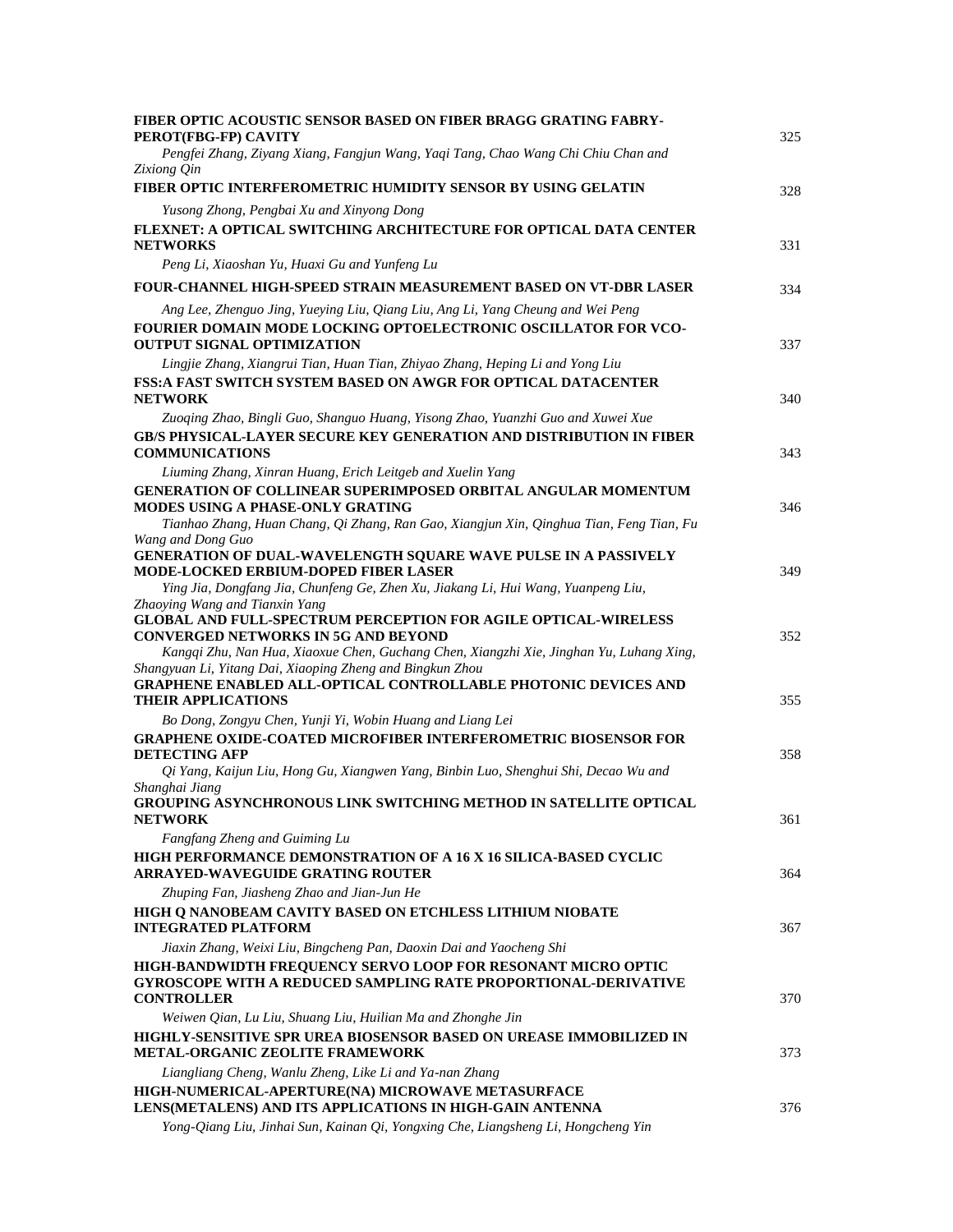| HIGH-PERFORMANCE MICROWAVE FREQUENCY COMB GENERATION USING                                                                                                                                                                   |     |
|------------------------------------------------------------------------------------------------------------------------------------------------------------------------------------------------------------------------------|-----|
| OPTICALLY INJECTED SEMICONDUCTOR LASER WITH DUAL-LOOP<br><b>OPTOELECTRONIC FEEDBACK</b>                                                                                                                                      | 379 |
| Renheng Zhang, Pei Zhou, Kunxi Li, Hualong Bao and Nianqiang Li                                                                                                                                                              |     |
| HIGH-RESOLUTION CHAOS LIDAR USING SELF-PHASE-MODULATED FEEDBACK<br><b>EXTERNAL- CAVITY SEMICONDUCTOR LASER-BASED CHAOS SOURCE</b>                                                                                            | 382 |
| Weizhou Feng, Ning Jiang, Jiaoyang Jin, Anke Zhao, Yiqun Zhang, Shiqin Liu and Kun Qiu                                                                                                                                       |     |
| HIGH-RESOLUTION FIBER OPTIC FABRY-PEROT SEISMOMETER FOR LOW<br><b>FREQUENCY MONITORING</b>                                                                                                                                   | 385 |
| Huicong Li, Wentao Zhang, Wenzhu Huang, Ruifeng Liu and Li Li                                                                                                                                                                |     |
| HIGH-SENSITIVITY SALINITY SENSOR BY USING CORE-OFFSET BASED FIBER MZI                                                                                                                                                        | 388 |
| Yi Xu, Shuangchen Ruan, Chi Chiu Chan, and Xinyong Dong<br>HYBRID CLADDING RING-CORE FIBER WITH WEAKLY SPIN-ORBIT COUPLING<br><b>FOR OAM MODE DIVISION MULTIPLEXING TRANSMISSION</b>                                         | 391 |
| Jiaqi Wang, Hu Zhang, Jingxuan Yang, Xiaoqian Wang, Ze Chen, Xiaoguang Zhang, Lixia Xi,<br>Wenbo Zhang and Xianfeng Tang<br>HYBRID-TRUSTED/UNTRUSTED-RELAY BASED PROTECTION STRATEGY IN                                      |     |
| QUANTUM KEY DISTRIBUTION ENABLED OPTICAL NETWORKS (QKD-ON)                                                                                                                                                                   | 394 |
| Qin Zhang, Xiaosong Yu, Xinyang Li, Yajie Li, Yongli Zhao and Jie Zhang                                                                                                                                                      |     |
| <b>IDENTIFYING MODULATION FORMATS USING INTEGRATED CLUSTERING</b><br><b>ALGORITHM</b>                                                                                                                                        | 397 |
| Jinmei Ye, Wenbo Zhang, Zixian Yue, Yuxiang Wang, Xulun Zhang, Xiaoguang Zhang and<br>Lixia Xi                                                                                                                               |     |
| <b>IMAGE EDGE ENHANCEMENT TECHNIQUE USING A NOVEL OPTICAL VORTEX</b><br><b>FILTERING</b>                                                                                                                                     | 400 |
| Zhenhong Gao, Yongjun Wang, Lu Han, Chao Li and Xiangjun Xin                                                                                                                                                                 |     |
| <b>IMPACT OF NONLINEARITY IN EDFAS ON HIGH-SPEED SYSTEMS</b>                                                                                                                                                                 | 403 |
| Haixin Bi and Yan Ling Xue                                                                                                                                                                                                   |     |
| <b>IMPACT OF SILVER NANOSPHERES ARRAY FOR ENHANCED OPTICAL</b>                                                                                                                                                               |     |
| <b>ABSORPTION IN PLASMONIC- BASED INGAAS PHOTODETECTOR</b><br>Shengtao Jiang, Yongqing Huang, Xuejie Wang, Dan Yang, Xiaofeng Duan, Kai Liu and                                                                              | 406 |
| Xiaomin Ren                                                                                                                                                                                                                  |     |
| <b>IMPROVED PROPORTIONAL FAIRNESS ALGORITHM IN VISIBLE LIGHT</b><br><b>COMMUNICATION / WIFI HYBRID NETWORKS</b>                                                                                                              | 409 |
| Liwei Yang, Ziyi Huang, Xiangcheng Yi, Haoxu Wang, Lin Li and Shusheng Lyu                                                                                                                                                   |     |
| <b>IMPROVING PERFORMANCE OF DIRECT-DETECTION TERAHERTZ</b><br><b>COMMUNICATION SYSTEM BASED ON K-MEANS ADAPTIVE VECTOR</b><br><b>OUANTIZATION</b>                                                                            | 412 |
| Linghao Yue, Yuancheng Cai, Min Zhu, Pengyuan Wang, Liyao Zhang, Mengfan Sun, Sheng                                                                                                                                          |     |
| Liang, Mingzheng Lei, Jiao Zhang, Bingchang Hua, Liang Tian, Yucong Zou and Aijie Li<br><b>INTEGRATED WIRELESS COMMUNICATION AND MMW RADAR SENSING SYSTEM</b><br><b>FOR INTELLIGENT VEHICLE DRIVING ENABLED BY PHOTONICS</b> | 415 |
| Mingzheng Lei, Aijie Li, Yuancheng Cai, Jiao Zhang, Bingchang Hua, Yucong Zou, Weiliang                                                                                                                                      |     |
| Xu, Jikuan Wang, Jianjun Yu and Min Zhu                                                                                                                                                                                      |     |
| <b>INTELLIGENT PERFORMANCE MONITORING FOR HIGH-SPEED SHORT-REACH</b><br><b>OPTICAL NETWORKS</b>                                                                                                                              | 418 |
| Yuqing Yang, Jian Zhao, Tianhua Xu and Kenneth K. Y. Wong                                                                                                                                                                    |     |
| JOINT OPTIMIZATION OF 260KM UNREPEATERED TRANSMISSION SYSTEM USING<br>THIRD ORDER DRA AND ROPA                                                                                                                               | 421 |
| Chenhao Lu, Qi Zhang, Ran Gao, Xishuo Wang, Xiangjun Xin, Qinghua Tian, Feng Tian,<br>Yongjun Wang, Zhipei Li, Fu Wang and Kaiqiang Gao<br>LIGHT SOURCE HEATED OPTICAL FIBER THERMAL ANEMOMETER                              |     |
|                                                                                                                                                                                                                              | 424 |
| Jiarui Zhang, Dajuan Lyu, Pengbai Xu and Xinyong Dong<br>LIGHT SOURCES IN L-BAND BASED ON A BI/ER/LA CO-DOPED SILICA OPTICAL                                                                                                 |     |
| <b>FIBER</b><br>Lei Yang, Jianxiang Wen, Longzhao Zeng, Yan Wu, Sujuan Huang, Fufei Pang, Xiaobei Zhang                                                                                                                      | 427 |
| and Tingyun Wang<br>LINK OPTIMIZATION FOR FIBER COMMUNICATION NETWORK WITH SENSING                                                                                                                                           |     |
| <b>CAPABILITY</b><br>Shiying Yao, Quanming Zhang, Junhua Li, Dongliang Gao, Yuhong Zhang and Pan Wang                                                                                                                        | 430 |
|                                                                                                                                                                                                                              |     |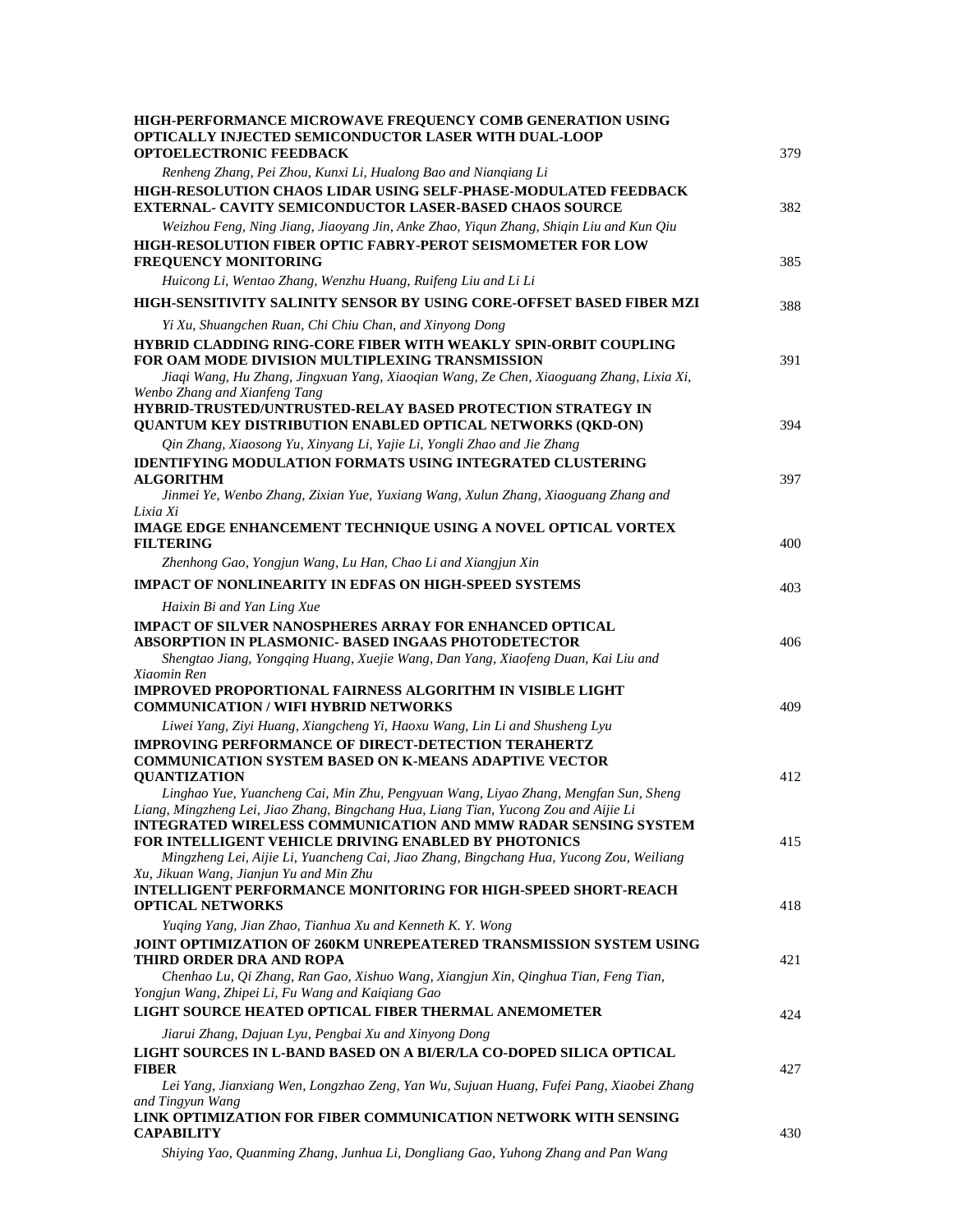| <b>LONG-DISTANCE FAST LIGHT PROPAGATION BASED ON BRILLOUIN RANDOM</b><br><b>LASING OSCILLATION IN OPTICAL FIBERS</b>                                                                        | 433 |
|---------------------------------------------------------------------------------------------------------------------------------------------------------------------------------------------|-----|
| Haoran Xie, Zhelan Xiao, Zenghuan Qiu, Jilin Zhang, Yikun Jiang, Fufei Pang and Liang                                                                                                       |     |
| Zhang<br>LOSS CHARACTERISTICS OF POLYMER OPTICAL WAVEGUIDE AT 1310 NM<br>WAVELENGTH ON AN OPTICAL PRINTED CIRCUIT BOARD                                                                     | 436 |
| Wei Wei, Xiao Lu, Liang Zhang, Heming Wei, Fufei Pang and Tingyun Wang                                                                                                                      |     |
| LOW LATENCY-ORIENTED RELIABLE SLICING FOR URLLC SERVICES OVER<br>TDM-PON BASED MOBILE EDGE COMPUTING ENABLED CLOUD RADIO ACCESS<br><b>NETWORK</b>                                           | 439 |
| Xin Wang, Zhan Xu and Shanbao He                                                                                                                                                            |     |
| <b>LOW-COMPLEXITY COHERENT TRANSCEIVERS FOR INTRA-DATACENTER</b><br><b>OPTICAL INTERCONNECTS</b>                                                                                            | 442 |
| Yu Gu, Xiao Xu and Jia Zhao                                                                                                                                                                 |     |
| <b>LOW-LOSS FAN-IN/FAN-OUT DEVICE FOR 8-CORE FIBER</b>                                                                                                                                      | 445 |
| Jun Chu, Lei Zhang, Lei Shen, Ying Li, Zhao Yao, Xiaobo Lan, Jie Luo<br>MAGNETO-REFRACTIVE CHARACTERISTICS AND MECHANISM OF ERBIUM-<br><b>DOPED SILICA FIBER</b>                            | 448 |
| Wanting Sun, Yanhua Dong, Caihong Huang and Qiufan Wu                                                                                                                                       |     |
| MEASUREMENT OF YOUNG'S MODULUS OF METALLIC MATERIALS BASED ON<br><b>FIBER BRAGG GRATING</b>                                                                                                 | 451 |
| Xinxin Chen, Boning Zhou, Siyang Wang, Xu Jiang and Shuli Sun<br>METAL-ORGANIC FRAMEWORK HUMIDITY SENSING BASED ON OPTICAL FIBER<br><b>FABRY-PEROT INTERFERENCE</b>                         | 454 |
| Shuaicheng Liu, Yixiao Ma, Guanjun Wang, Weiting Yang and Mengxing Huang                                                                                                                    |     |
| <b>METAL-OXIDE FIELD-EFFECT TRANSISTORS FOR DISPLAY AND BEYOND</b>                                                                                                                          | 457 |
| Linkang Li, Wenhui Fu, Jun Li, Jianhua Zhang and Zhilin Zhang<br>METHOD OF MULTI-DOMAIN SYNCHRONIZATION NETWORK PLANNING VIA<br><b>QUANTUM ANNEALING</b>                                    | 460 |
| Bo Ly and Zishan Liu                                                                                                                                                                        |     |
| MICROWAVE PHOTONIC FILTER BASED ON BROADBAND SOURCE SLICED BY<br><b>SMF-FMF-SMF STRUCTURE</b>                                                                                               | 463 |
| Ailing Zhang, Guang Hu, Yongfu Zhang and Shuo Li                                                                                                                                            |     |
| MICROWAVE PHOTONIC FREQUENCY CONVERSION SYSTEM BASED ON A DUAL-<br><b>LOOP OPTOELECTRONIC OSCILLATOR FOR B5G/6G COMMUNICATION</b>                                                           | 466 |
| Jiu Min, Zhen Zeng, Yuchong Su, Zhiyao Zhang, Lingjie Zhang and Yong Liu                                                                                                                    |     |
| MINIATURE FIBER-OPTIC MODAL INTERFEROMETER BASED ON ULTRASONIC-<br>CUTTING TECHNIQUE FOR LOW-RANGE REFRACTIVE INDEX SENSING                                                                 | 469 |
| Qian Wang, Jixuan Wu, Binbin Song, Hua Bai, Bo Liu and Shaoxiang Duan<br>MODE-DEPENDENT CHARACTERIZATION OF RAYLEIGH BACKSCATTERING IN                                                      |     |
| <b>RING-CORE FIBERS</b>                                                                                                                                                                     | 472 |
| Cong Huang, Junyi Liu, Zhenrui Lin, Jie Liu, Jiangbo Zhu and Siyuan Yu                                                                                                                      |     |
| <b>MODELING ANALYSIS OF VORTEX BEAMS PROPAGATION THROUGH A MERGED</b><br>ATMOSPHERIC TURBULENCE AND AEROSOL MEDIUM                                                                          | 475 |
| Ziwen Wu, Wenjun Ni, Chunyong Yang and Perry Ping Shum<br>MODE-LOCKED LASER WITH HIGH-ORDER MODE GENERATION BASED ON<br><b>GRATING COMBINER</b>                                             | 478 |
| Yaqiong Lu, Shaokang Bai and Zuxing Zhang                                                                                                                                                   |     |
| MOF-DERIVED CO3O4-NI POLYHEDRA FOR 109TH HARMONIC GENERATION                                                                                                                                | 481 |
| Zhuoying Song, Yani Zhang, Xiaohui Li and Yuan Shi                                                                                                                                          |     |
| MONOLITHICALLY INTEGRATED NARROW LINEWIDTH SEMICONDUCTOR<br><b>LASER WITH A NARROW BAND REFLECTOR</b><br>Hongji Wang, Yuechun Shi, Yitao Wu, Yuxin Ma, Ziming Hong, Haoyuan Wu and Xiangfei | 484 |
| <b>Chen</b><br><b>MULTI-CHANNEL HIGH POWER LASER ARRAY CHIP FOR SILICON PHOTONIC</b><br><b>INTEGRATION</b>                                                                                  | 487 |
| Ziming Hong, Yong Zhao, Yuxin Ma, Yuechun Shi, Xin Wang and Xiangfei Chen                                                                                                                   |     |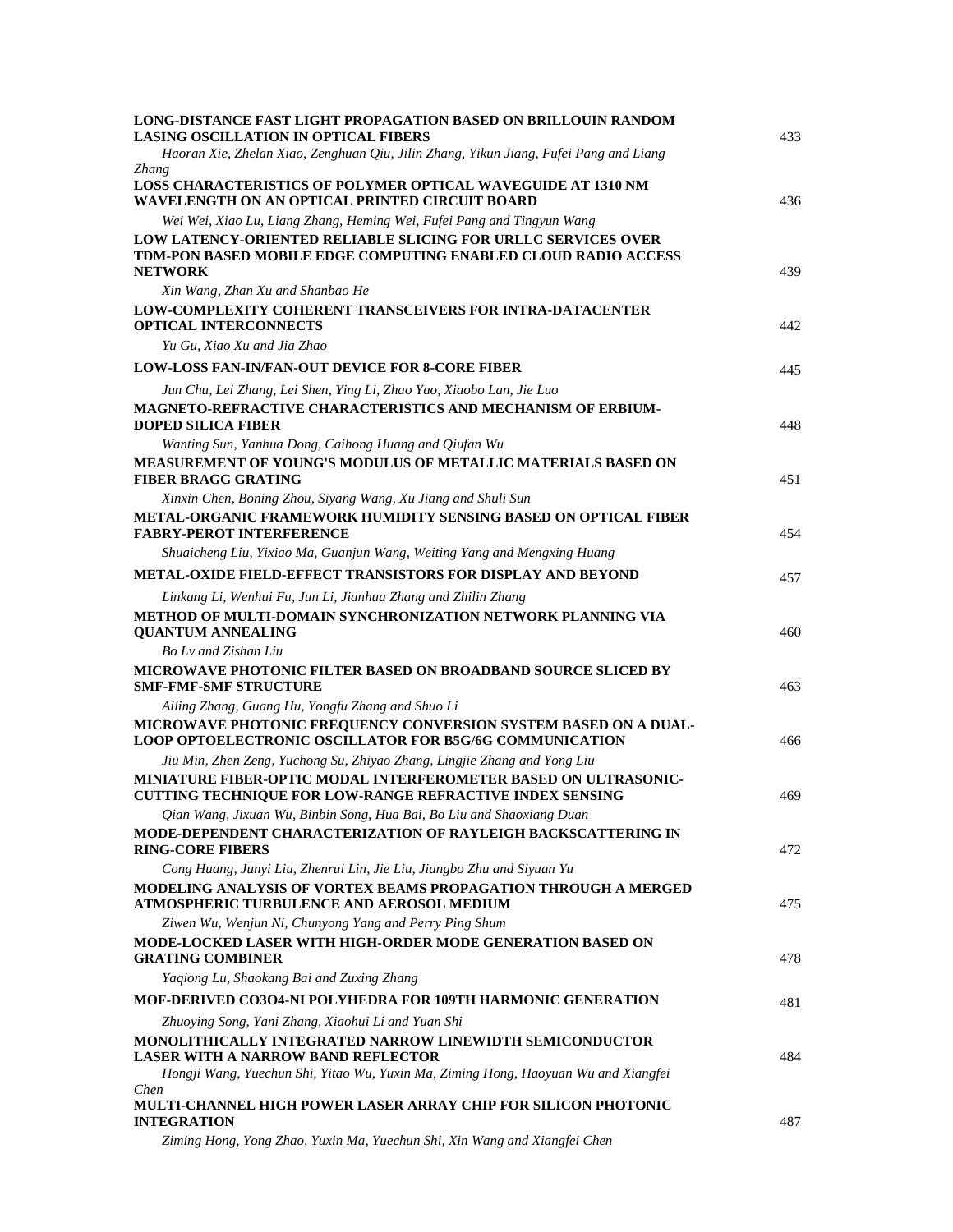| <b>MULTICORE FIBER BRAGG GRATINGS ARRAY SHAPE SENSOR FABRICATED</b><br>WITH AN AUTO-ALIGNMENT FEMTOSECOND LASER POINT-BY-POINT<br><b>TECHNOLOGY</b>                                                                        | 490 |
|----------------------------------------------------------------------------------------------------------------------------------------------------------------------------------------------------------------------------|-----|
| Xunzhou Xiao, Jun He, Baijie Xu, Bin Du, Xizhen Xu and Yiping Wang                                                                                                                                                         |     |
| MULTIDIMENSIONAL MODULATION METHOD BASED ON GROUPED SUBCARRIER<br><b>INDEX MODULATED OFDM</b><br>Xin Wang, Qi Zhang, Ran Gao, Xishuo Wang, Xiangjun Xin, Feng Tian, Qinghua Tian,<br>Yongjun Wang, Dong Guo and Huan Chang | 493 |
| MULTI-FAULT IDENTIFICATION OF IRON OXIDE GAS SENSOR BASED ON CNN-<br><b>WAVELELET-BASED NETWORK</b><br>Tingting Zhao, Hongquan Zhang, Xinlei Zhang, YongYi Sun, Ligang Dou and Shengjie Wu                                 | 496 |
| MULTI-POINT GAS DETECTION BASED ON THE PHOTO-THERMAL EFFECT AND<br>LINEAR SAGNAC INTERFEROMETER                                                                                                                            | 499 |
| Jiahua Yang and Xiaopeng Dong<br>MULTI-WAVELENGTH THULIUM-DOPED FIBER LASER BY USING SAGNAC LOOP<br><b>MIRROR</b>                                                                                                          | 502 |
| Lewen Zhou, Pengbai Xu and Xinyong Dong                                                                                                                                                                                    |     |
| NARROWBAND FILTER BASED ON TRIANGULAR TRI-CORE FIBER LONG-PERIOD<br><b>GRATINGS</b>                                                                                                                                        | 505 |
| Huiqin Peng, Yunhe Zhao, Wei Wang, Yunqi Liu and Yongsheng Yang                                                                                                                                                            |     |
| NEW EFFICIENT FOUR-DIMENSIONAL TRELLIS CODED MODULATION FORMAT                                                                                                                                                             | 508 |
| Yuanzhou Zhang, Dong Guo, Huan Chang, Fu Wang and Zhipei Li                                                                                                                                                                |     |
| NEW INSIGHTS INTO FIBER-OPTIC MODE TRANSITION                                                                                                                                                                              | 511 |
| Xianxin Yang and Zhihong Li                                                                                                                                                                                                |     |
| NOISE CHARACTERISTICS OF CASCADING BRILLOUIN RANDOM FIBER LASERS                                                                                                                                                           | 514 |
| Yikun Jiang, Zhelan Xiao, Zenghuan Qiu, Haoran Xie, Jilin Zhang, Fufei Pang and Liang<br>Zhang                                                                                                                             |     |
| NONLINEAR DAMAGE COMPENSATION USING SUPPORT VECTOR REGRESSION                                                                                                                                                              | 517 |
| Lu Han, Yongjun Wang, Chao Li, Zhenhong Gao and Xiangjun Xin                                                                                                                                                               |     |
| NOPEAK: AN INTELLIGENT MULTI-HOP SCHEDULING SCHEME FOR OPTICAL<br><b>DATA CENTER</b>                                                                                                                                       | 520 |
| Shuo Li, Xiaoshan Yu, Huaxi Gu and Yunfeng Lu<br>NOVEL BIO-SENSING PLATFORM BASED ON TFBG AND MULTIFUNCTIONAL 3D<br><b>NANOFLOWER</b>                                                                                      | 523 |
| Yuting Sun, Yujie Wang, Yunting Du, Ming Chen, Haining Xu, Fang Wang, Bowen Wang, Yang<br>Zhang and Wei Peng<br>NOVEL FUNDAMENTAL CONCEPTS BENEATH QUANTUM PHOTONICS                                                       | 526 |
| Xiaomin Ren                                                                                                                                                                                                                |     |
| NYQUIST PULSES GENERATION WITH TUNABLE DUTY CYCLE BY SPECTRUM<br><b>BROADENING AND CHIRP COMPENSATION</b>                                                                                                                  | 529 |
| Hui Wang, Jiakang Li, Dongfang Jia, Chunfeng Ge, Zhaoying Wang and Tianxin Yang<br>OFDM-BASED UNDERWATER VISIBLE LIGHT COMMUNICATION: SYSTEM<br><b>CONSTRUCTION AND PERFORMANCE ANALYSIS</b>                               | 532 |
| Liwei Yang, Wenlong Xu, Jiacheng Lai, Chen Jin and Furong Zhu<br>OFDR BASED CURVATURE SENSING WITH QUASI-SINGLE MODE OPERATED FEW-<br><b>MODE FIBERS</b>                                                                   | 535 |
| Chao Li, Jianfei Liu, Mingming Luo, Xiangye Zeng and Wenrong Yang<br>OPTICAL FIBER NONLINEARITY EQUALIZER BASED PERTURBATION THEORY ON<br>DEEP NEURAL NETWORK CLASSIFIER                                                   | 538 |
| Chao Li, Yongjun Wang and Lu Han                                                                                                                                                                                           |     |
| OPTICAL FILTERING TOLERANT AND SPECTRALLY EFFICIENT 200GBPS REAL-<br>TIME TRANSMISSION USING FLEX-SHAPING ALGORITHMS                                                                                                       | 541 |
| Hu Shi, Wendong Shang, Huan Chen and Zhenhua Feng                                                                                                                                                                          |     |
| OPTICAL INTEGRATED SENSOR BASED ON 2X4 MULTIMODE INTERFERENCE<br>COUPLER AND INTENSITY MECHANISM WITH A HIGH SENSITIVITY                                                                                                   | 544 |
| Tuan Anh Nguyen, Van Hach Nguyen, Duy Tien Le and Trung Thanh Le<br>OPTICAL NYQUIST PULSES GENERATION BY RECIRCULATING FREQUENCY<br><b>SHIFTING</b>                                                                        | 547 |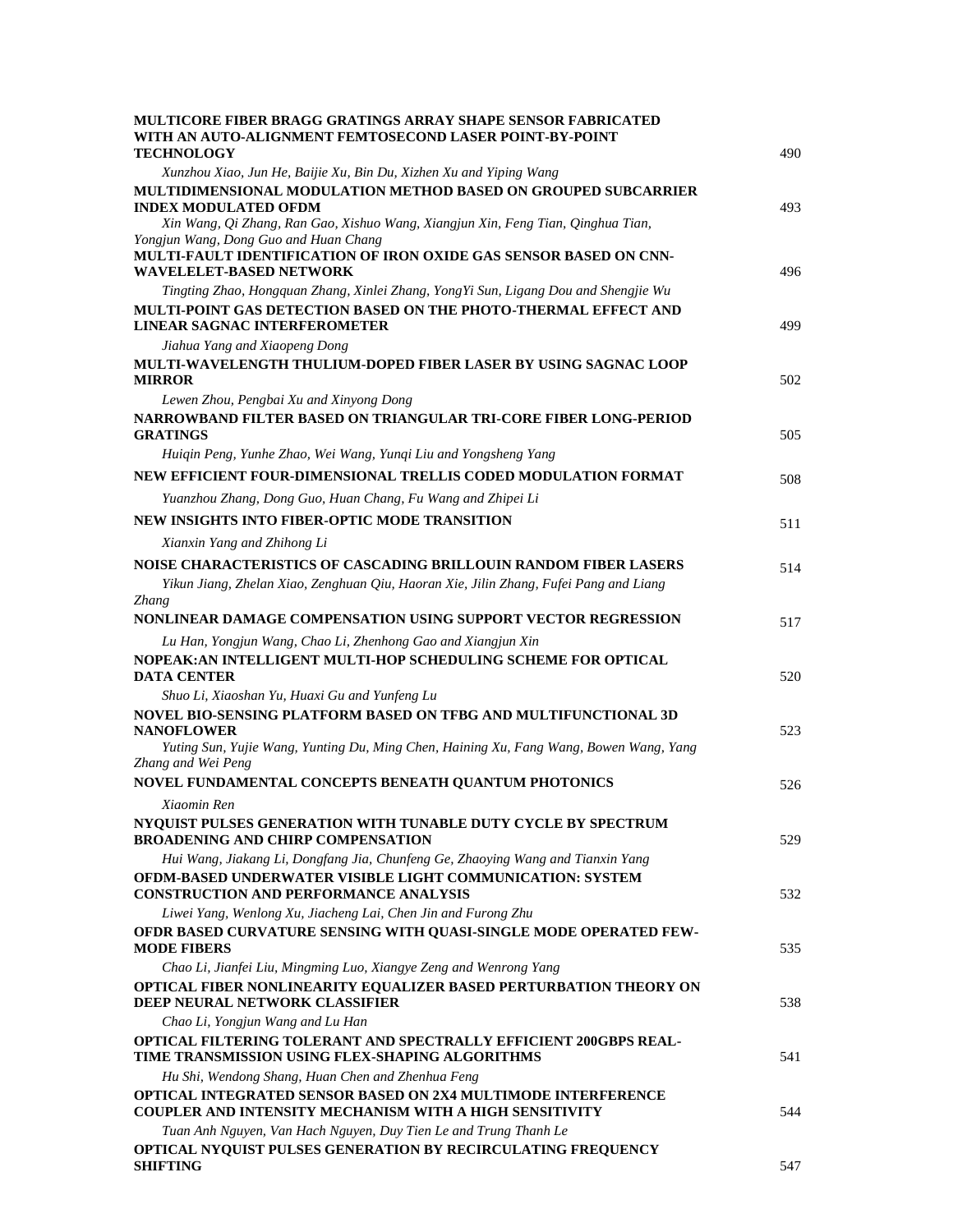| Jiakang Li, Hui Wang, Dongfang Jia, Chunfeng Ge, Zhaoying Wang and Tianxin Yang                                                               |     |
|-----------------------------------------------------------------------------------------------------------------------------------------------|-----|
| OPTICAL TRANSFER DELAY MEASUREMENT BASED ON MULTI-FREQUENCY                                                                                   |     |
| <b>PHASE-DERIVED RANGING</b><br>Xi Liu, Lihan Wang, Xiaohu Tang, Shupeng Li, Cong Ma, Yue Yang, Xin Jiang, Chaosheng                          | 550 |
| Huang, Xiangchuan Wang and Shilong Pan                                                                                                        |     |
| OPTIMIZATION OF DYNAMIC BANDWIDTH ALLOCATION ALGORITHM FOR                                                                                    |     |
| PASSIVE OPTICAL NETWORK                                                                                                                       | 553 |
| Liwei Yang, Yanling Cai, Lin Li and Wenjie Zhang<br><b>OPTIMIZED DECISION METHOD BASED ON K-MEANS-TKNN FOR COHERENT</b>                       |     |
| <b>OPTICAL COMMUNICATION SYSTEMS</b>                                                                                                          | 556 |
| Zixuan Liu, Qi Zhang, Ran Gao, Xishuo Wang, Dong Guo, Xiangjun Xin, Qinghua Tian, Feng                                                        |     |
| Tian, Huan Chang, Yongjun Wang and Xia Sheng                                                                                                  |     |
| OPTO-ELECTRONIC NEURAL NETWORKS BASED ON FEW-MODE FIBER                                                                                       | 559 |
| Jinsheng Xu, Jian Zhao, Tianhua Xu and Kenneth K. Y. Wong                                                                                     |     |
| ORTHANT-SYMMETRIC MULTI-DIMENSIONAL GEOMETRICALLY-SHAPED<br><b>MODULATION OPTIMIZATION</b>                                                    | 562 |
| Wei Ling, Bin Chen and Yi Lei                                                                                                                 |     |
| PASSIVE RADAR ANALYSIS USING DTMB SIGNAL                                                                                                      | 565 |
| Tianyun Wang, Bing Liu, Xuelin Wang, Xianchun Xu and Qiang Wei                                                                                |     |
| <b>PASSIVELY MODE-LOCKING IN 2 MM REGION BASED ON SB2SE3 SATURABLE</b>                                                                        |     |
| <b>ABSORBER</b>                                                                                                                               | 568 |
| Xiaohui Ma, Yong Zhou, Wei Zhang, Wentan Fang, Xiaolin Chen and Weiqing Gao                                                                   |     |
| PERFORMANCE ANALYSIS FOR MULTI-HOP FSO COMMUNICATION SYSTEM<br><b>OVER M DISTRIBUTION WITH POINTING ERRORS</b>                                |     |
| Weina Pang, Wenwen Chen, Yatong Song, Ganggang Li, Ping Wang, Mengyi Duan and Shuang                                                          | 571 |
| Li                                                                                                                                            |     |
| PERFORMANCE ANALYSIS OF DISTRIBUTED OPTICAL ROUTING NETWORK                                                                                   |     |
| <b>BASED ON TUNABLE LASERS AND CYCLIC AWG ROUTER</b><br>Yinxin Wang, Zhuping Fan, Shan-Shan Wang, Dengdong Zhang, Jiasheng Zhao and Jian-Jun  | 574 |
| He                                                                                                                                            |     |
| PERFORMANCE COMPARISON OF ADVANCED MODULATION FORMATS FOR                                                                                     |     |
| LOW-BANDWIDTH OPTICS-BASED 50-GB/S/A PON AT O-BAND<br>Qingyi Zhou, Jiao Zhang, Min Zhu, Weiliang Xu, Qinru Li, Jikuan Wang, Xiang Liu, Yucong | 577 |
| Zou, Bingchang Hua, Yuancheng Cai, Mingzheng Lei, Aijie Li, Weidong Tong and Yingxin Wei                                                      |     |
| PERFORMANCE OF ORGANIC LIGHT EMITTING DIODES WITH MOO3 AND                                                                                    |     |
| PEDOT:PSS AS DOUBLE HOLE INJECTION LAYERS                                                                                                     | 580 |
| Hongjun Wang, Zugang Liu, Qianmin Dong, Di Zhang and Ranran Han<br>PERFORMANCE OF SPATIAL DIVERSITY FOR FSO LINKS WITH POINTING               |     |
| <b>ERRORS OVER MALAGA TURBULENCE</b>                                                                                                          | 583 |
| CHEN Dan, LU Mengmeng and WANG Huiqin                                                                                                         |     |
| PERFORMANCE OF WAVELENGTH DIVISION MULTIPLEXING SYSTEM BASED ON                                                                               |     |
| V-CAVITY SEMICONDUCTOR LASER                                                                                                                  | 586 |
| Chen Tuo, Liu Zheqi, Jian-Jun He, Wang Tianshu and Li Mingyu                                                                                  |     |
| PHASE BIAS IN DUAL-AXIS OPTICAL GYROSCOPE BASED ON A DOUBLE-RING<br><b>STRUCTURE</b>                                                          | 589 |
| Hong Gu, Dan Yang and WenBin Wang                                                                                                             |     |
| PHOTODETECTOR BASED ON FIBER INTEGRATED WITH MXENE NB2CTX                                                                                     | 592 |
| Yang Yang, Yinping Miao, Wenjie Li and Kailiang Zhang                                                                                         |     |
| PHYSICAL LAYER ENCRYPTION FOR POLARIZATION DIVISION MULTIPLEXING                                                                              |     |
| <b>COHERENT OPTICAL COMMUNICATION SYSTEM BASED ON THE ROTATION OF</b>                                                                         |     |
| THE STATE OF POLARIZATION                                                                                                                     | 595 |
| Chuanwei Gao, Xianfeng Tang, Qi Meng, Wenjie Kong, Longyong Chen, Yuchen Luan,<br>Changqing Yang, Hengying Xu, Nan Cui and Xiaoguang Zhang    |     |
| PIECEWISE FEEDFORWARD NEURAL NETWORK BASED NONLINEAR EQUALIZER                                                                                |     |
| <b>FOR SHORT-REACH DML-DD SYSTEM</b>                                                                                                          | 598 |
| Qi Wu, Yixiao Zhu and Weisheng Hu                                                                                                             |     |
| PRACTICAL PHASE NOISE MODEL FOR CONTINUOUS VARIABLE QUANTUM KEY<br>DISTRIBUTION WITH A REAL LOCAL OSCILLATOR                                  | 601 |
| Yun Shao, Wei Huang, Yang Li, Heng Wang, Yan Pan, Yaodi Pi, Chenlin Zhang and Bingjie Xu                                                      |     |
|                                                                                                                                               |     |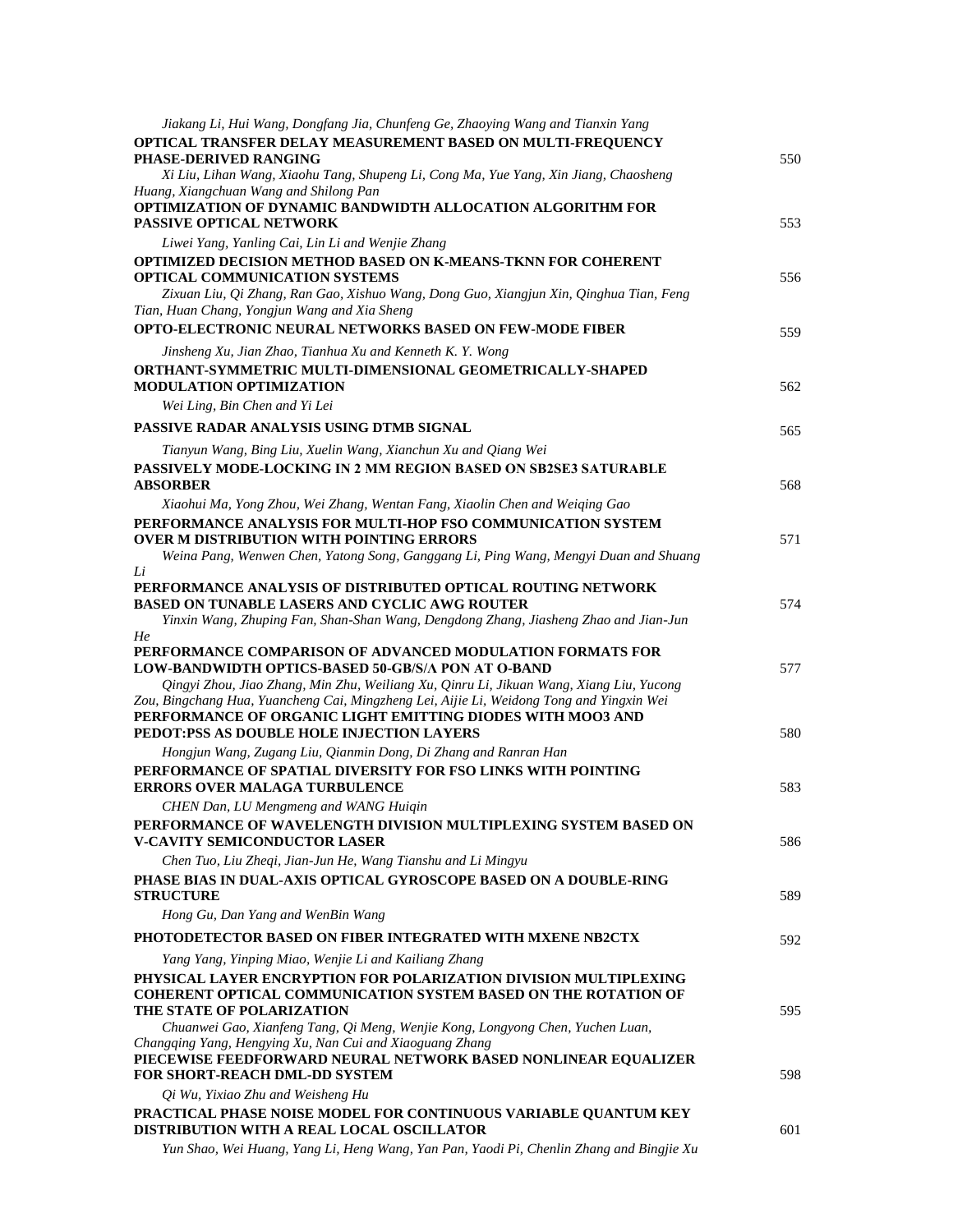| PREDICTING EFFECTIVE REFRACTIVE INDICES OF MULTIMODE WAVEGUIDE<br>VIA DEEP LEARNING                                   | 604 |
|-----------------------------------------------------------------------------------------------------------------------|-----|
| Tianhang Yao, Tianye Huang, Yuan Xie, Zhichao Wu, Dapeng Luo, Zhuo Cheng and Perry                                    |     |
| Shum Ping<br>PREDICTION UTILIZING PHOTONIC RESERVOIR COMPUTING BASED ON                                               |     |
| <b>COMPLEX CHAOTIC MASK</b>                                                                                           | 607 |
| Jiaoyang Jin, Ning Jiang, Weizhou Feng, Anke Zhao, Fan Luo and Kun Qiu                                                |     |
| <b>PROACTIVE DYNAMIC CALENDAR ALLOCATION SCHEME FOR 5G/B5G</b>                                                        |     |
| TRANSPORT NETWORK SLICING BASED FLEXIBLE ETHERNET                                                                     | 610 |
| Zhekang Li, Rentao Gu, Huixia Ding, Duanyun Chen, Delong Yang, Yue Hu, Zhijian Xu and<br>Rongkang Xiu                 |     |
| PROBABILISTICALLY SHAPED MULTICARRIER COMMUNICATION                                                                   | 613 |
| Mengli Liu and Mingyi Gao                                                                                             |     |
| <b>PROBABILISTICALLY SHAPED PAM-8 FOR FEW MODE IM/DD LINKS WITH A</b>                                                 |     |
| <b>TRAINING SEQUENCE AIDED CMA</b><br>Tianze Wu, Feng Tian, Chuxuan Wang, Yu Gu, Jue Wang, Qi Zhang, Qinghua Tian and | 616 |
| Xiangjun Xin                                                                                                          |     |
| PROPAGATION CHARACTERISTICS OF LAGUERRE-GAUSSIAN BEAMS WITH OAM<br>IN ATMOSPHERIC TURBULENCE                          | 619 |
| Shutian Luo and Xiaofeng Li                                                                                           |     |
| RANDOM GRATING-ARRAY-BASED TUNABLE RANDOM FIBER LASER WITH A<br><b>FULL-OPEN CAVITY</b>                               | 622 |
| Bing Ly, Wentao Zhang, Wenzhu Huang and Fang Li                                                                       |     |
| RECENT ADVANCES IN OPTICAL SIDEBAND TRANSMITTERS                                                                      | 625 |
| Tianwai Bo, Zhongwei Tan, Hoon Kim and Yi Dong                                                                        |     |
| RECENT ADVANCES IN POWER DOMAIN MULTIPLEXING /ACCESS FOR FLEXIBLE<br><b>OPTICAL ACCESS NETWORK</b>                    | 628 |
| Bin Lian and Nan Feng                                                                                                 |     |
| RECONFIGURING MULTICAST SESSIONS IN EONS ADAPTIVELY WITH DEEP<br>REINFORCEMENT LEARNING                               | 631 |
| Xiaojian Tian, Baojia Li and Zuging Zhu                                                                               |     |
| REFRACTIVE INDEX AND TEMPERATURE SENSOR BASED ON NO-CORE FIBER<br>AND FEW-MODE FIBER COUPLING                         | 634 |
| Yeming Zhao, Zhengrong Tong, Weihua Zhang and Jietong Zhang                                                           |     |
| RESEARCH ON CHANNEL ESTIMATION ALGORITHM OF VISIBLE LIGHT ACO-<br><b>OFDM SYSTEM</b>                                  | 637 |
| HU XiaoLi, LI YongWei, QIN Ling, WANG FengYing and GUO Tao                                                            |     |
| <b>RESEARCH ON DAMAGE CHARACTERISTICS OF CFRP BASED ON DFB FIBER</b><br><b>LASER</b>                                  | 640 |
| Jianxiang Zhang, Wentao Zhang, Kaiqi Yan, Wenzhu Huang and Yanliang Du                                                |     |
| RESEARCH ON ETHYL CELLULOSE FLEXIBLE INDUCTIVE HUMIDITY SENSOR                                                        |     |
| <b>BASED ON BIOMASS HAIR MODIFICATION</b>                                                                             | 643 |
| Linlin Guo, Hongquan Zhang, Junchang Yu, Yongyi Sun, Ligang Dou, Tingting Zhao                                        |     |
| RESEARCH ON FFT DEMODULATION SYSTEM OF DOUBLE FIBER LASER BEAT<br><b>SIGNAL BASED ON FPGA</b>                         | 646 |
| Zou Hong-en, Zhou Bo-ning, Mo Li-tao, Li Hong-wei, Huang Yan and Lv Guohui                                            |     |
| RESEARCH ON INTEGRATED PLATFORM FOR MULTIPLE PARAMETERS                                                               |     |
| <b>INTELLIGENT MONITORING OF DWDM OPTICAL FIBER SIGNAL</b>                                                            | 649 |
| Junyu Wei, Liuxin Sun, Honghe Huang, Shaojing Su, Xiaojun Guo and Xiaoyong Sun                                        |     |
| RESEARCH ON INTELLIGENT LIQUID DETECTOR BASED ON FUZZY INFERENCE                                                      | 652 |
| Xinlei Zhang, Hongquan Zhang, Tingting Zhao and YongYi Sun                                                            |     |
| RESEARCH ON MULTI-BAND FIBER TRANSMISSION SYSTEM WITH MULTI-<br><b>CARRIER AND ADAPTIVE MODULATION</b>                | 655 |
| Xiaofeng Gao, Feng Tian, Qi Zhang, Qinghua Tian, Yongjun Wang, Leijing Yang and Xiangjun                              |     |
| Xin                                                                                                                   |     |
| RESEARCH ON POLARIZATION CHARACTERISTICS OF COMB FILTER BASED ON<br>MICROFIBER SAGNAC RING                            | 658 |
| Min Li, Jiajia Sun, Yumeng Lv, Changsheng Shao, Lijun Li, Tianzong Xu, Jianhong Sun and                               |     |
| Qian Ma                                                                                                               |     |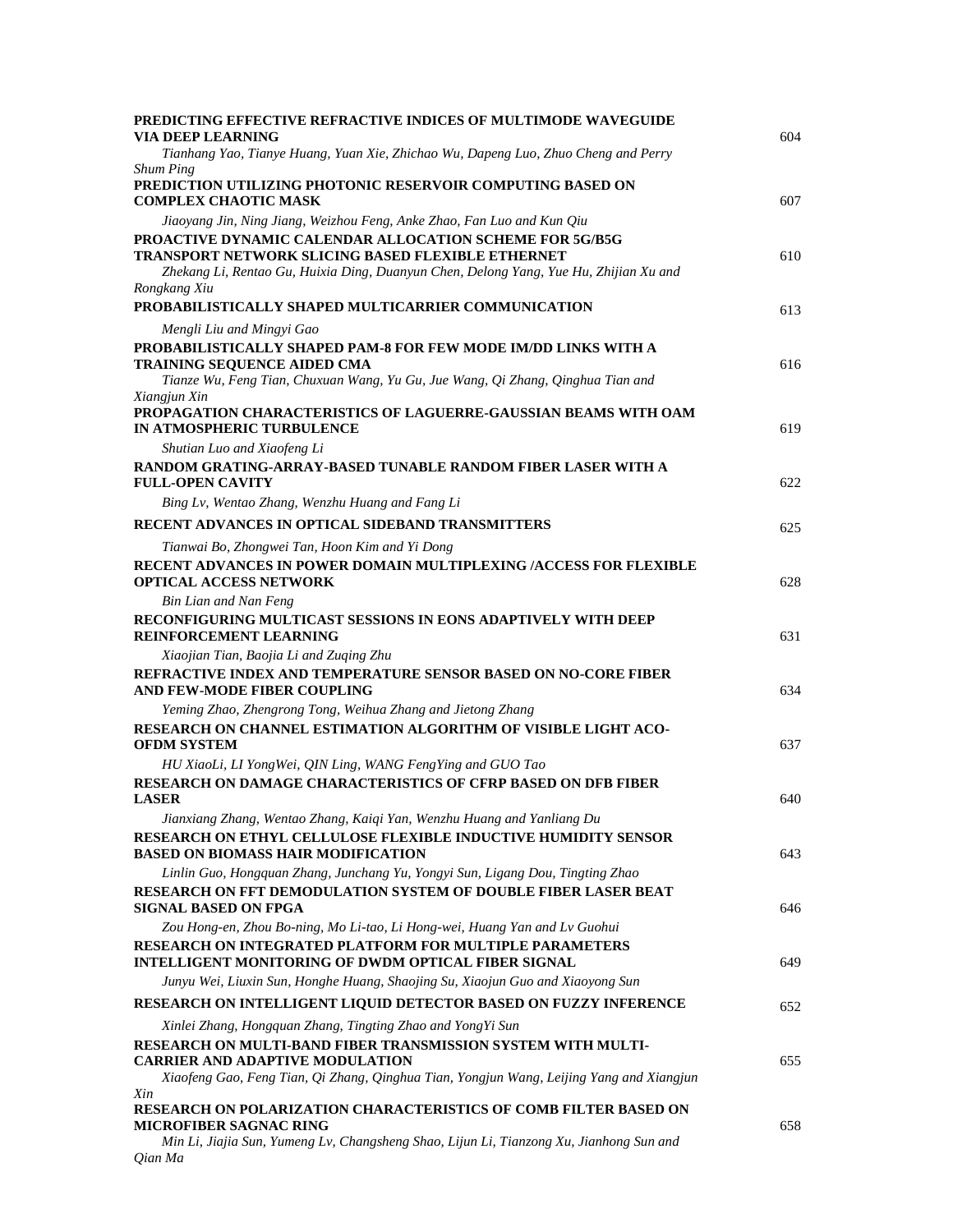| <b>RESEARCH ON SELF-CALIBRATION STRATEGY OF WORKPIECE PROCESSING</b><br><b>BASED ON MACHINE VISION</b>                                                                                      | 661 |
|---------------------------------------------------------------------------------------------------------------------------------------------------------------------------------------------|-----|
| Zhenqi Wang, Dong Guo, Yongjin Wang, Chunyong Wang, Wending Wei and Runan Ding                                                                                                              |     |
| RESEARCH ON THE MEASUREMENT OF ROAD ICING THICKNESS BY INFRARED<br><b>LASER DETECTION TECHNOLOGY</b><br>Ying Zhang, Junyu Long, Yufeng Guo, Decao Wu, Binbin Luo, Shanghai Jiang and Mingfu | 664 |
| Zhao<br>RESEARCH STATUS OF TYPICAL SATELLITE COMMUNICATION SYSTEMS                                                                                                                          | 667 |
| GAO YUXUAN, LI YUE and SHI PENGHUI                                                                                                                                                          |     |
| REVIEW ON LONG-DISTANCE UNDERWATER WIRELESS OPTICAL<br><b>COMMUNICATION</b>                                                                                                                 | 670 |
| Guangbin Song and Jing Xu                                                                                                                                                                   |     |
| ROLE OF THE FBG'S BANDWIDTH IN LONG DISTANCE POINT SENSING SYSTEM<br><b>BASED ON RANDOM FIBER LASER</b>                                                                                     | 673 |
| Yiming Chen, Jingtang Luo, Yuxuan Yang, Jiang Ni, Weiting Xu, Ke Zhu and Jianhua Cao                                                                                                        |     |
| ROUTING AND WAVELENGTH ASSIGNMENT ALGORITHM FOR LEO SATELLITE<br><b>BASED ON PATH WEIGHT</b>                                                                                                | 676 |
| Mai Yang, Ying Tao, Qi Zhang, Xiangjun Xin, Dong Chen, Qinghua Tian, Feng Tian, Jinxi<br>Qian, Chendi Feng and Rongzhen Xie                                                                 |     |
| SATELLITE LOCAL NODE STATE AWARENESS AND ADAPTIVE FORWARDING                                                                                                                                |     |
| <b>ROUTING ALGORITHM</b><br>Xintong Zhang, Ying Tao, Qi Zhang, Dong Chen, Jinxi Qian, Feng Tian, Qinghua Tian and Hui<br>Li                                                                 | 679 |
| SATELLITE RESOURCE RESERVATION ALGORITHM BASED ON ARIMA MODEL<br>WITH BALANCED PERFORMANCE                                                                                                  | 682 |
| Cheng Ju, Qi Zhang, Ying Tao, Yunxiao Zu, Dong Chen, Qinghua Tian, Feng Tian, Jinxi Qian<br>and Mai Yang                                                                                    |     |
| SC-LOC:MILLI-METER ACCURACY LOCALIZATION BASED ON VISIBLE LIGHT<br><b>SCREEN COMMUNICATION</b>                                                                                              | 685 |
| Kao Wen, Yubin Zhao, Kejiang Ye and Junjian Huang                                                                                                                                           |     |
| SECURE KEY GENERATION SCHEME USING OPTICAL CHANNEL FEATURES IN<br><b>OPTICAL COMMUNICATION SYSTEM</b>                                                                                       | 688 |
| Hang Gao, Yajie Li, Chao Lei, Haokun Song, Yongli Zhao and Jie Zhang                                                                                                                        |     |
| SECURE UNDERWATER OPTICAL COMMUNICATIONS BASED ON QUANTUM<br><b>TECHNOLOGIES</b>                                                                                                            | 691 |
| Lei Gai, Wendong Li, Yu Wei, Yonghe Yu, Yang Yang, Xinjian Zhang, Qiming Zhu, Guoyu<br>Wang and Yongjian Gu<br>SELECTIVE OFFLOADING NETWORK RESOURCE OPTIMIZATION APPROACHES                |     |
| IN COLLABORATIVE CLOUD-EDGE COMPUTING NETWORKS                                                                                                                                              | 694 |
| Ling Liu, Ruixin Liang, Shoucui Wang, Hong Chen, Mingyi Gao, Bowen Chen and Jinbing Wu                                                                                                      |     |
| SELF-SUSTAINED OPTICAL FREQUENCY COMB GENERATION USING A PHASE-<br>MODULATOR-BASED DUAL-LOOP OPTOELECTRONIC OSCILLATOR                                                                      | 697 |
| Juanjuan Yan and Ruifeng He                                                                                                                                                                 |     |
| SERVICE PRIORITY BASED CROSS-LAYER ROUTING AND RESOURCE<br>ALLOCATION IN QUANTUM KEY DISTRIBUTION ENABLED OPTICAL NETWORKS<br>$(QKD-ON)$                                                    | 700 |
| Kaili Zhang, Xiaosong Yu, Yazi Wang, Yajie Li, Yongli Zhao and Jie Zhang                                                                                                                    |     |
| SIDEBAND AMPILIFICATION INJECTION LOCKING EFFECT IN INTEGRATED                                                                                                                              |     |
| <b>MUTUAL INJECTION DFB LASER</b><br>Xin Zhang, Tao Pu, Jinlin Zheng, Jin Li, Yunkun Li and HuaTao Zhu                                                                                      | 703 |
|                                                                                                                                                                                             |     |
| <b>SILT-BEAM SHAPING METHOD FOR FEMTOSECOND LASER POINT-BY-POINT</b><br><b>INSCRIPTION OF HIGHLY LOCALIZED FIBER BRAGG GRATINGS WITH</b>                                                    |     |
| <b>ENHANCED CLADDING MODES</b>                                                                                                                                                              | 706 |
| Runxiao Chen, Jun He, Xizhen Xu, Changrui Liao and Yiping Wang<br>SIMPLIFIED RADIUS-DIRECTED LINEAR KALMAN FILTER FOR BLIND<br>POLARIZATION DEMULTIPLEXING OF PDM-QPSK SIGNAL               | 709 |
| Guangping Ge, Jiahao Huo and Zongjie Wang                                                                                                                                                   |     |
| SIMULATION STUDY ON OUTPUT POWER CHARACTERISTICS OF TUNABLE<br>THULIUM-DOPED FIBER RING LASERS                                                                                              | 712 |
|                                                                                                                                                                                             |     |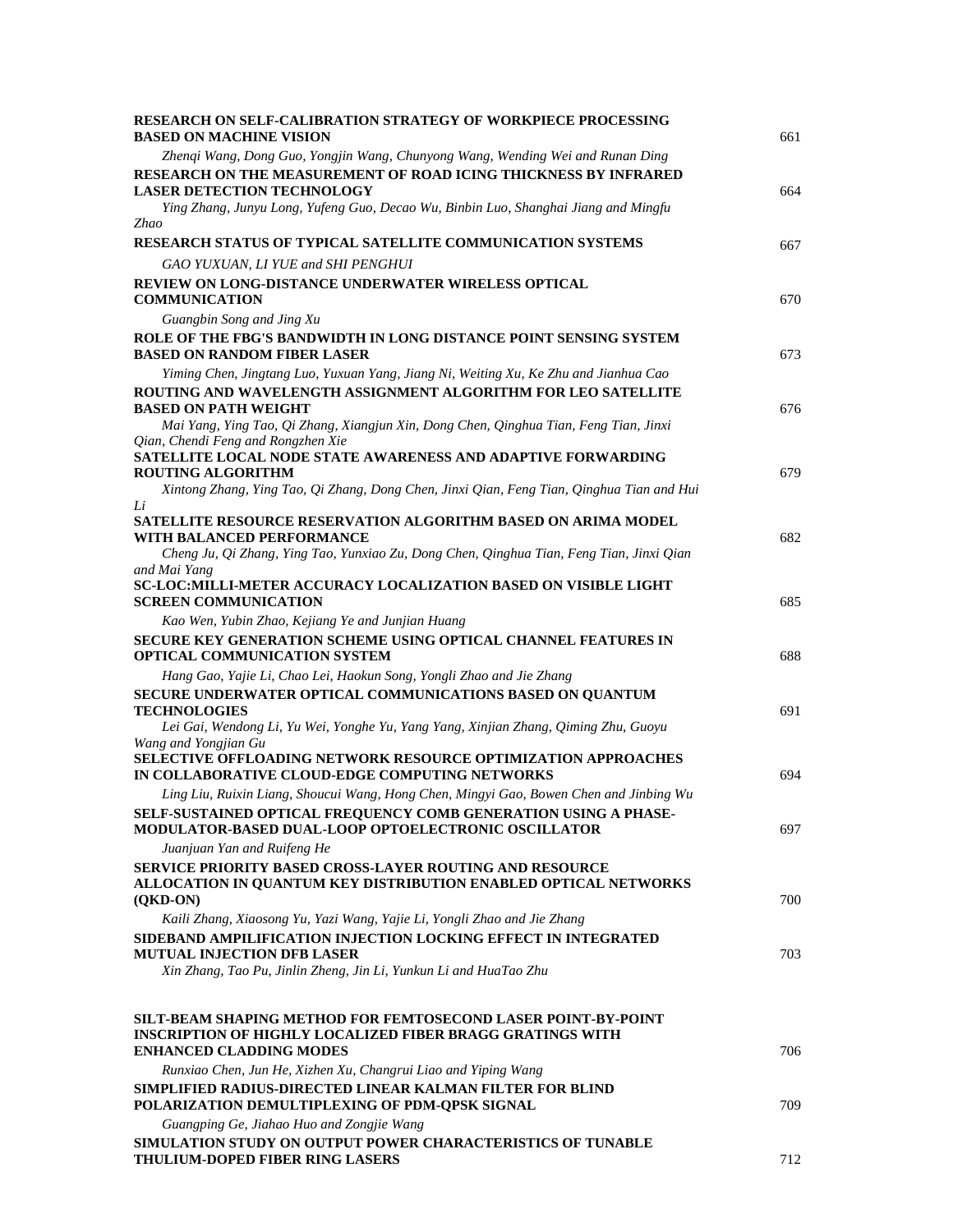| Wenlong Zheng, Xinyong Dong and Jinlian Mo                                                                                                                                                                                                                                                                                                                        |     |
|-------------------------------------------------------------------------------------------------------------------------------------------------------------------------------------------------------------------------------------------------------------------------------------------------------------------------------------------------------------------|-----|
| SIMULTANEOUS MONITORING OF CD AND OSNR BASED ON DELAY-TAP<br><b>SAMPLING AND IMAGE PROCESSING</b>                                                                                                                                                                                                                                                                 | 715 |
| Jinsheng Xu, Jian Zhao, Tianhua Xu and Kenneth K.Y. Wong                                                                                                                                                                                                                                                                                                          |     |
| SPECTRUM ALLOCATION ALGORITHM FOR SATELLITE ELASTIC OPTICAL<br>NETWORK BASED ON SPECTRUM RESOURCE ASSESSMENT SET<br>Rong Zhou, Qi Zhang, Ying Tao, Dong Chen, Mai Yang, Qinghua Tian, Feng Tian, Jinxi Qian<br>and Qingyuan Liu                                                                                                                                   | 718 |
| SPECTRUM OVERLAP BASED ROUTING AND RESOURCE ALLOCATION (SO-RRA)<br>IN ELASTIC OPTICAL NETWORKS (EON)                                                                                                                                                                                                                                                              | 721 |
| Peiyi Li, Xiaosong Yu, Qingcheng Zhu, Feng Wang, Yongli Zhao, Xinghua Li and Jie Zhang<br>SPECTRUM-EFFICIENT SERVICE PROVISIONING IN ELASTIC OPTICAL<br>NETWORKS WITH PHOTONIC FIREWALLS                                                                                                                                                                          | 724 |
| Ying Tang, Xin Li, Zicheng Shi, Lu Zhang and Shanguo Huang<br>STUDY OF CIGS ABSORBER THICKNESS AND GRADIENT BANDGAP EFFECT ON<br><b>DEVICE PERFORMANCE</b>                                                                                                                                                                                                        | 727 |
| Ranran Han, Zugang Liu and Qianmin Dong                                                                                                                                                                                                                                                                                                                           |     |
| STUDY ON FREQUENCY-DEPENDENT SATURATION CHARACTERISTICS OF<br>MODIFIED UNI-TRAVELING CARRIER PHOTODETECTOR<br>Huayun Zhi, Yongqing Huang, Shengtao Jiang, Jiawei Du, Xiaofeng Duan, Kai Liu and<br>Xiaomin Ren                                                                                                                                                    | 730 |
| STUDY ON PHASE NOISE CHARACTERISTICS OF OPTICAL FIBER SENSING<br>SYSTEM BASED ON REMOTELY PUMPED LIGHT AMPLIFICATION                                                                                                                                                                                                                                              | 733 |
| Ningtao Hu, Chunyan Cao, Qingkai Hou, Fuyin Wang and Lei Feng<br>STUDY ON RECONSTRUCTION ALGORITHM OF X-RAY FLUORESCENCE<br><b>COMPUTED TOMOGRAPHY BASED ON L1/2-NORM AND EXPECTATION-MAXIMUM</b>                                                                                                                                                                 | 736 |
| Jiang Shanghai, Yang Shuang, Gu Hong, Shi Shenghui, Luo Binbin, Hu Xinyu, Zou Xue and<br>Zhao Mingfu<br>STUDY ON SINGLE-TERMINAL TRANSMISSION VISIBILITY METER BASED ON<br><b>REFLECTOR</b>                                                                                                                                                                       | 739 |
| Haiyang Qi, Sunqiang Pan, Pengbing Hu, Sumei Liu, Wenzhao Zhou and Dong Liu                                                                                                                                                                                                                                                                                       |     |
| STUDY ON THE PERFORMANCE OF FIBER CLADDING DIAMETER TO HUMIDITY<br><b>SENSOR</b>                                                                                                                                                                                                                                                                                  | 742 |
| Jinlai Feng, Lin Zhao, Changfeng Zhang and Jiqiang Wang<br>STUDY ON THE WORKING TEMPERATURE CHARACTERISTICS OF METHANE<br>SENSOR BY DIRECTIONAL ORDERED AL2O3 NANOTUBES CONFINED CATALYSIS<br>Bin Shen, Leiming Jiang, Xinlei Liu, Fang Zhang, Xiaoyang Song, Haiyang Yang and Chunbo<br>Jin<br>SURFACE ENGINEERING OF PTAA BY ADDING AL203 INTERFACIAL LAYER FOR | 745 |
| <b>INVERTED PEROVSKITE SOLAR CELL</b>                                                                                                                                                                                                                                                                                                                             | 748 |
| Mingqi Zhang, Xin Yao and Zugang Liu<br><b>SWITCHABLE DUAL-WAVELENGTH RANDOM FIBER LASER BASED ON RANDOM</b><br><b>GRATING ARRAY</b>                                                                                                                                                                                                                              | 751 |
| Bing Lv, Wentao Zhang, Wenzhu Huang and Fang Li<br>TEMPERATURE COMPENSATION OF OPTICAL CURRENT SENSOR BASED ON BP<br>NEURAL NETWORK                                                                                                                                                                                                                               | 754 |
| Qing Jia, Qun Han, Zhizhuang Liang and Zhenzhou Cheng                                                                                                                                                                                                                                                                                                             |     |
| TEMPERATURE MONITORING SYSTEM OF FIBER BRAGG GRATING OF<br><b>TRANSFORMER BASED ON HIGH-PRECISION DEMODULATING ALGORITHM BY</b><br><b>WAVELET DENOISING</b>                                                                                                                                                                                                       | 757 |
| Chao Han, Binxin Hu, Feng Zhu, Guangdong Song, Hua Zhang, Yu Gao                                                                                                                                                                                                                                                                                                  |     |
| <b>TERNARY BLEND HOSTES FOR SOLUTION PROCESSED GREEN</b><br>PHOSPHORESCENT ORGANIC LIGHT EMITTING DIODES                                                                                                                                                                                                                                                          | 760 |
| Di Zhang, Zugang Liu, Qianmin Dong, Ranran Han and Hongjun Wang<br>TERNARY SOLAR CELLS WITH POLYMER DONOR AND TWO NONFULLERENE                                                                                                                                                                                                                                    |     |
| <b>ACCEPTORS</b>                                                                                                                                                                                                                                                                                                                                                  | 763 |
| Xuebin Chen, Ting Shi and Shengdong Zhang<br>THE CONSTRUCTION OF PUBLIC SECURITY EMERGENCY COMMUNICATION<br>ARCHITECTURE BASED ON SATELLITE COMMUNICATION                                                                                                                                                                                                         | 766 |
| Yangyang Liu, Fang Ji and Yongyi Sun                                                                                                                                                                                                                                                                                                                              |     |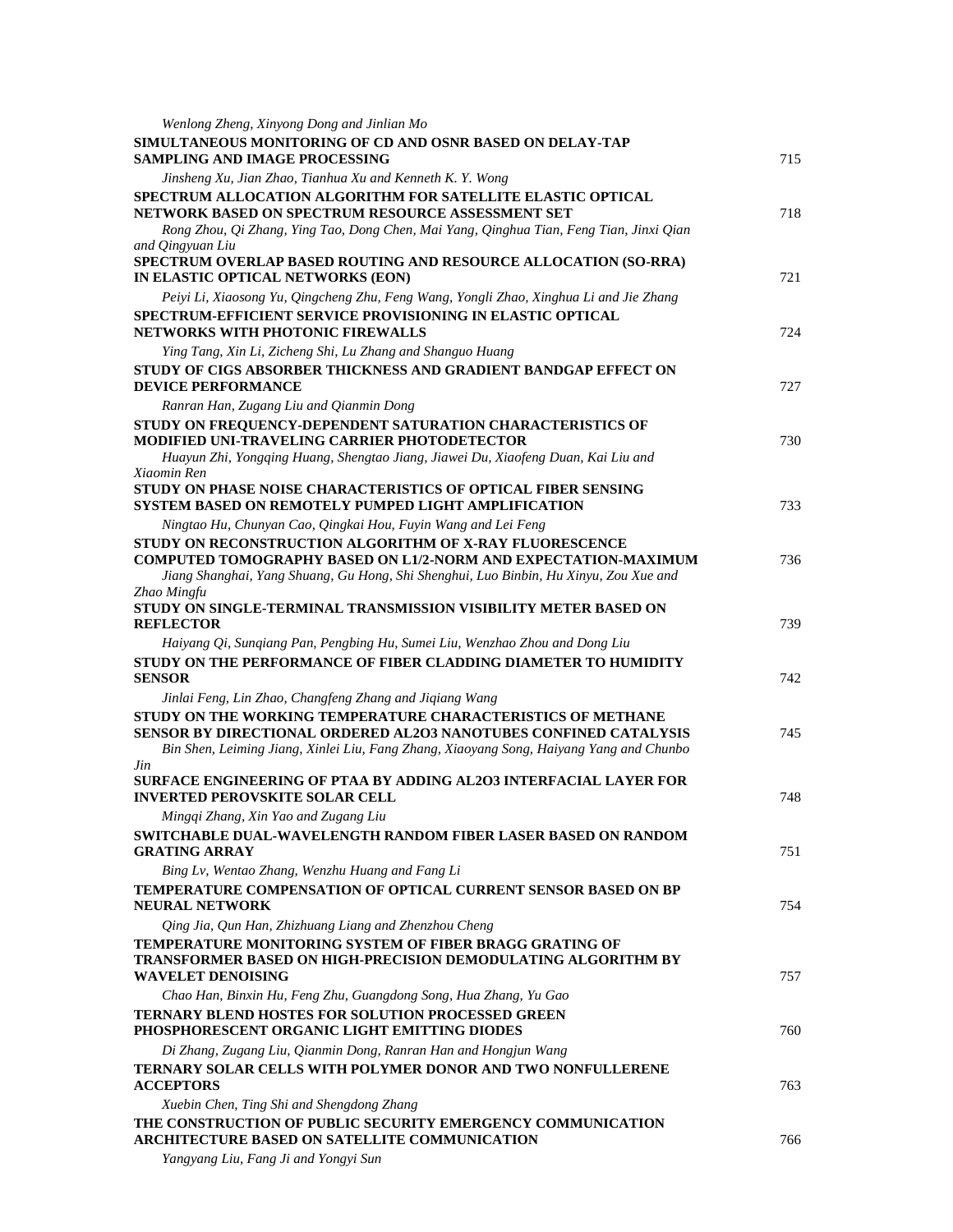| THE DESIGN AND IMPLEMENTATION OF HYDROGEN SENSOR FAULT DETECTION<br><b>DEVICE</b>                                                                                                                                                | 769 |
|----------------------------------------------------------------------------------------------------------------------------------------------------------------------------------------------------------------------------------|-----|
| Jin Li and Yongyi Sun                                                                                                                                                                                                            |     |
| THE EFFECTS OF POWER RATIOS FOR THE JOINT NOMA AND OFDMA SCHEME IN<br><b>IM/DD PON SYSTEM</b>                                                                                                                                    | 772 |
| <b>Bin Lian and Nan Feng</b>                                                                                                                                                                                                     |     |
| THE OPTIMIZATION OF ERROR FLOOR IN M-QAM MULTILEVEL CODED<br><b>MODULATION SCHEME BASED ON LDPC CODE</b>                                                                                                                         | 775 |
| Mao Ge, Liqian Wang, Zhihui Wang and Runqiu Gao                                                                                                                                                                                  |     |
| THE RESEARCH OF PROBABILISTIC SHAPING SIGNAL TRANSMISSION SCHEME<br><b>BASED ON NEURAL NETWORK LLR CALCULATION</b>                                                                                                               | 778 |
| Pandi Pang, Huan Chang, Qi Zhang, Xiangjun Xin, Ran Gao, Feng Tian, Qinghua Tian,<br>Yongjun Wang and Dong Guo                                                                                                                   |     |
| THE SENSITIVITY ENHANCEMENT BASED ON THE AU & BLACK PHOSPHORUS<br><b>COMPOSITE FILM FOR THE SURFACE PLASMA RESONANCE FIBER SENSOR</b><br>Zhao Zhang, Kun Liu, Junfeng Jiang, Tianhua Xu, Shuang Wang, Jinying Ma, Jianying Jing, | 781 |
| Wenlin Zhang and Tiegen Liu                                                                                                                                                                                                      |     |
| THEORETICAL INVESTIGATION OF OPTICAL FIBER WAVEGUIDE COUPLED<br>SURFACE PLASMON RESONANCE SENSOR WITH NARROW FULL WIDTH AT HALF-<br><b>MAXIMUM</b>                                                                               | 784 |
| Jianying Jing, Kun Liu, Junfeng Jiang, Tianhua Xu, Shuang Wang, Jinying Ma, Zhao Zhang,<br>Wenlin Zhang and Tiegen Liu                                                                                                           |     |
| THULIUM-DOPED FIBER RANDOM LASER OPERATED AT 1950 NM                                                                                                                                                                             | 787 |
| Yaozong Hu, Decai Zhu and Xinyong Dong<br>THULIUM-DOPED FIBER RANDOM LASER USING RANDOM FIBER GRATING FOR<br><b>RANDOM FEEDBACK</b>                                                                                              | 790 |
| Decai Zhu, Yaozong Hu and Xinyong Dong                                                                                                                                                                                           |     |
| TRAIN-INDUCED VIBRATION ANALYSIS OF SUBWAY TUNNEL UNDER DIFFERENT<br>TRAIN SPEEDS BASED ON OPTICAL FIBER ACCELEROMETER                                                                                                           | 793 |
| Jianxiang Zhang, Wenzhu Huang, Wentao Zhang, Fang Li and Yanliang Du                                                                                                                                                             |     |
| <b>TUNABLE DFB LASER ARRAY FOR MULTI-GAS DETECTION</b>                                                                                                                                                                           | 796 |
| Meijia Chen, Yuechun Shi, Rulei Xiao, Zhenxing Sun, Siyuan Chen, Yang Xu, Bingxiong Yang<br>and Xiangfei Chen                                                                                                                    |     |
| <b>TWO-OCTAVE SUPERCONTINUUM GENERATION OF OAM MODES IN RING FIBER</b>                                                                                                                                                           | 799 |
| Yang Yue, Jian Yang, Yingning Wang, Zhi Wang and Changjing Bao                                                                                                                                                                   |     |
| ULTRA LONG SINGLE SPAN DISTRIBUTED SENSING DISTANCE OVER 200KM<br><b>BASED ON THE PHASE-SENSITIVE OTDR WITH BIDIRECTIONAL HIGH-ORDER</b><br><b>RAMAN AMPLIFICATION</b>                                                           | 802 |
| Mingchao Nie, Jian Xu, Jiekui Yu, Jiasheng Liu, Xiaojiao Zhang, Jianjun Wu, Wenjun Liu,<br>Wencui Li, Jinglong Zhao, Kai Xie, Xiaowen Xia, Hongkai Liu, Guoxiang Li, Ziya Xu, Xingyun<br>Chen, Hongyue Tao and Shizhan Yu        |     |
| ULTRA-COMPACT MULTI-MODE CONVERTER FOR OPTICAL DELAY LINE<br><b>APPLICATION</b>                                                                                                                                                  | 805 |
| Ningning Wang, Xing Yang, Di Wu, Liangjun Lu, Jianping Chen and Linjie Zhou<br>ULTRACOMPCT AND HIGH PERFORMANCE SILICON HIGH-ORDER MODE<br><b>WAVEGUIDE BENDS</b>                                                                | 808 |
| ShangLin Yang, Hao Jia, Xin Fu and Lin Yang                                                                                                                                                                                      |     |
| ULTRA-SHARP FANO RESONANCES BASED ON TWO-HOLE-ASSISTED SIDE-<br>COUPLED MULTI-MODE RACETRACK MICRORING STRUCTURE                                                                                                                 | 811 |
| Yuan Yuan, Ruihuan Zhang, Yu He, Yong Zhang and Yikai Su                                                                                                                                                                         |     |
| UNSENSITIVE-BENDING MACH-ZEHNDER INTERFEROMETER FOR THE<br>DETECTION OF THE CLOSTRIDIUM ALPHA TOXIN                                                                                                                              | 814 |
| Shuaibo Zhang, Xiaoqi Liu, Yange Liu and Zhi Wang                                                                                                                                                                                |     |
| VECTOR MODE CONVERTERS BASED ON CASCADED LPFGS IN ELLIPTICAL RING-<br><b>CORE FIBER</b><br>Xiaoqian Wang, Hu Zhang, Jingxuan Yang, Xiaoguang Zhang, Lixia Xi, Wenbo Zhang and                                                    | 817 |
| Xianfeng Tang                                                                                                                                                                                                                    |     |
| <b>VECTOR VORTEX BEAMS ENCODING/DECODING FOR VISIBLE-LIGHT</b><br><b>COMMUNICATIONS</b>                                                                                                                                          | 820 |
| Xiangyu Zhang, Xinying Zhao, Jian Liang and Liyong Ren                                                                                                                                                                           |     |